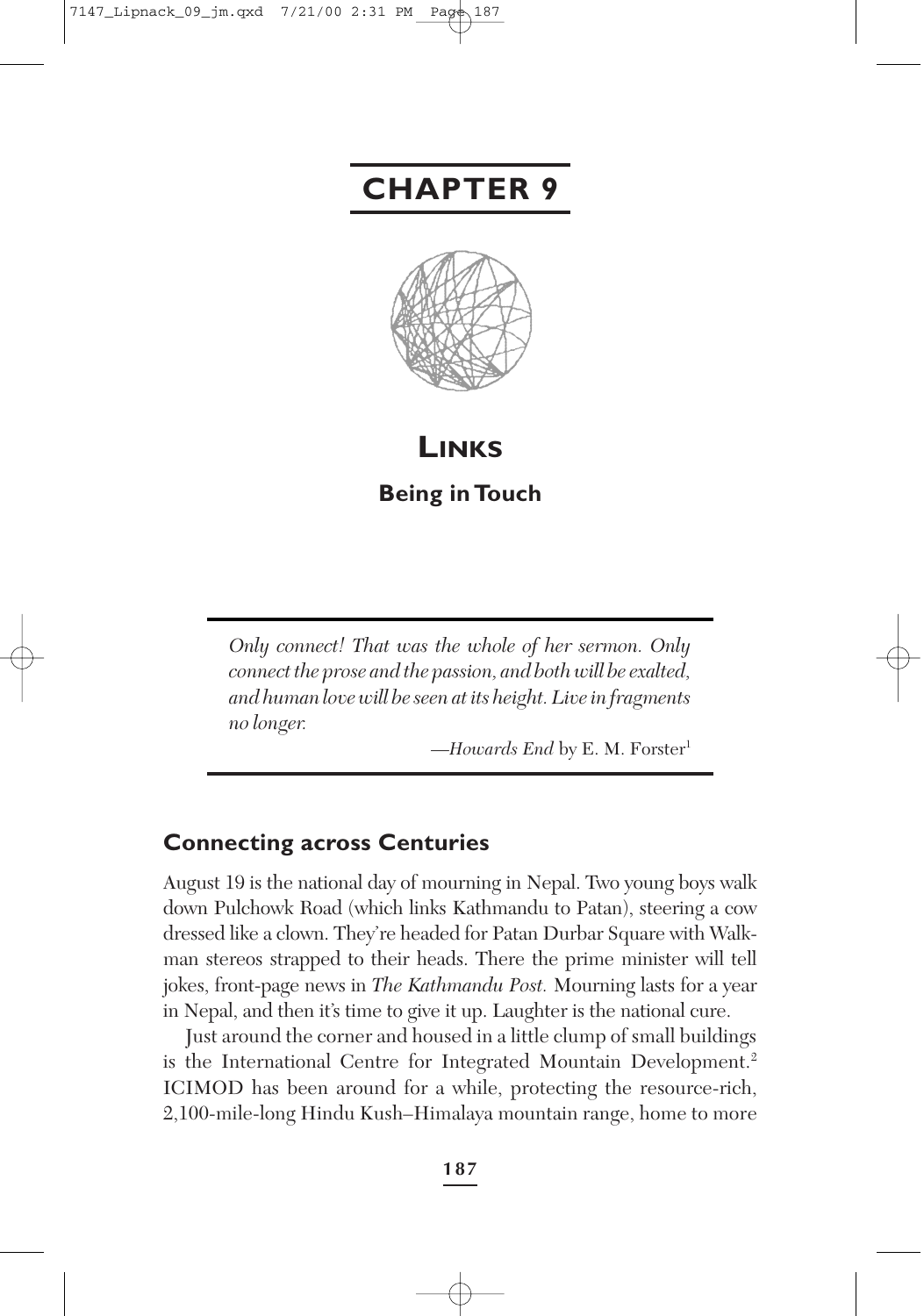than 140 million people in Afghanistan, Bangladesh, Bhutan, China, India, Myanmar, Nepal, and Pakistan.3

Many of ICIMOD's constituents live in remote villages where, as in much of the world, there are no phones, satellites, or any other distancespanning technologies save the foot. It can take a month for an ICIMOD letter to reach northwestern Nepal and at least another for the reply to return.

Back in ICIMOD's charmingly modest headquarters, messages and information zip around the world, thanks to a very fast communication line4 that links it directly to Singapore. The organization, itself a collaboration of eight regional, four Scandinavian, and two European countries, has been online since April 1, 1996, when it declared "full-scale connectivity for electronic mail as well as its own Homepage on the World Wide Web."5 Clearly, Nepal, like much of the world, bridges the ages. In terms of access to technology, we are both in one another's backyards *and* we are universes apart.

Wrapped around our planet is the *connect,* the way to communicate at very low cost regardless of where we are in time or space. Spontaneously and with little planning, perpetual global conversations have erupted in a finger snap, making next-door neighbors of people in Yellow Springs, Ohio; Bangalore, India; and Banjul, The Gambia. No single organization owns the Internet, the earth's interconnected computer network of networks. No authoritative hierarchy governs it. And it has grown faster and in more directions than ever predicted. It's affecting the world in ways we never imagined.

Some people, like writer and electronic community pioneer Howard Rheingold, saw what was coming. In 1984, he wrote, "Before today's firstgraders graduate from high school, hundreds of millions of people around the world will join together to create new kinds of human communities, making use of a tool that a small number of thinkers and tinkerers dreamed into being over the past century. . . . The computer of the twenty-first century will be everywhere."6

Rheingold went online for the first time in 1985 and, like a few tens of thousands of other people, got hooked.

"No one really predicted that this little subculture of the 1980s would become the web of the '90s and would change everything," Rheingold says today.7 "We didn't see all of the e-commerce and portals and a jillion web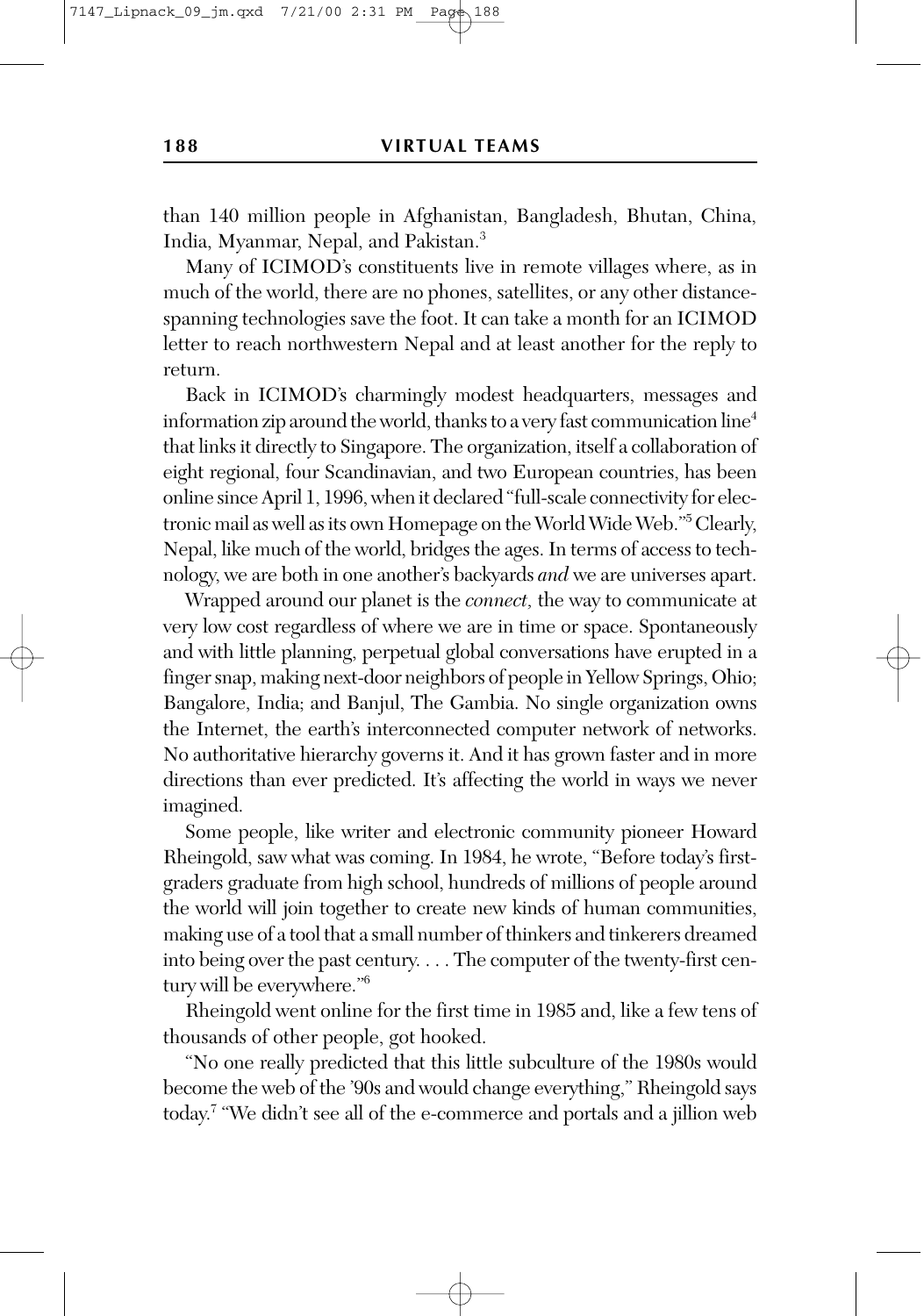pages, not developing as quickly as it has. It was just a little subculture for 20 years that began... with 1,000 people. The growth curve has been extraordinarily rapid recently, but existed for a long time. It's the 'network effect' that Kevin Kelly<sup>8</sup> wrote about. Emergent properties from networks of people of certain sizes."

The Internet is an electronic technology that makes it possible for people to "only connect." The Network Age is all about the ability to develop relationships that endure across space and time. Geography is no longer a barrier to people's capacity to work together (co-labor, hence the word *collaborate*) and braid communities.

Telecommunications and the global economy have arrived for millions of people, bringing with them new partners in daily work. Colleagues can sleep to opposing clocks and still belong to the same team. This is true, but it is not easy. The explosion of links across every conceivable boundary is staggering in its complexity, as languages, cultures, governments, distance, and the mysterious nuances of human behavior all play their parts.

The technology network *supports* the people network. Those who regard the technology alone as the network miss the point. Networking means people connecting with people, which happens whether they're sitting around a conference table, checking messages, pressing phones to their ears, staring at computers, standing by fax machines, or opening the increasingly rare specimen of handwritten mail.

But the technology *is* amazing, and truly different.

# **Circa 2086**

Motorola's product road map goes out to the year 2086. According to the plan, that's about the time, give or take a few years, you'll "be able to translate yourself from place to place *Star Trek–*style at the speed of light," says the company's chief technology officer Dennis Roberson. Johns Hopkins has already taken the first step toward the transporter, he reports. "They've translated a molecule. They've figured out what's there at one end and recreated it at the other."

Won't those who are reading (or writing) these words need replacement parts in order to be around to witness, or better still, experience, this? "We're working on those too," Roberson replies.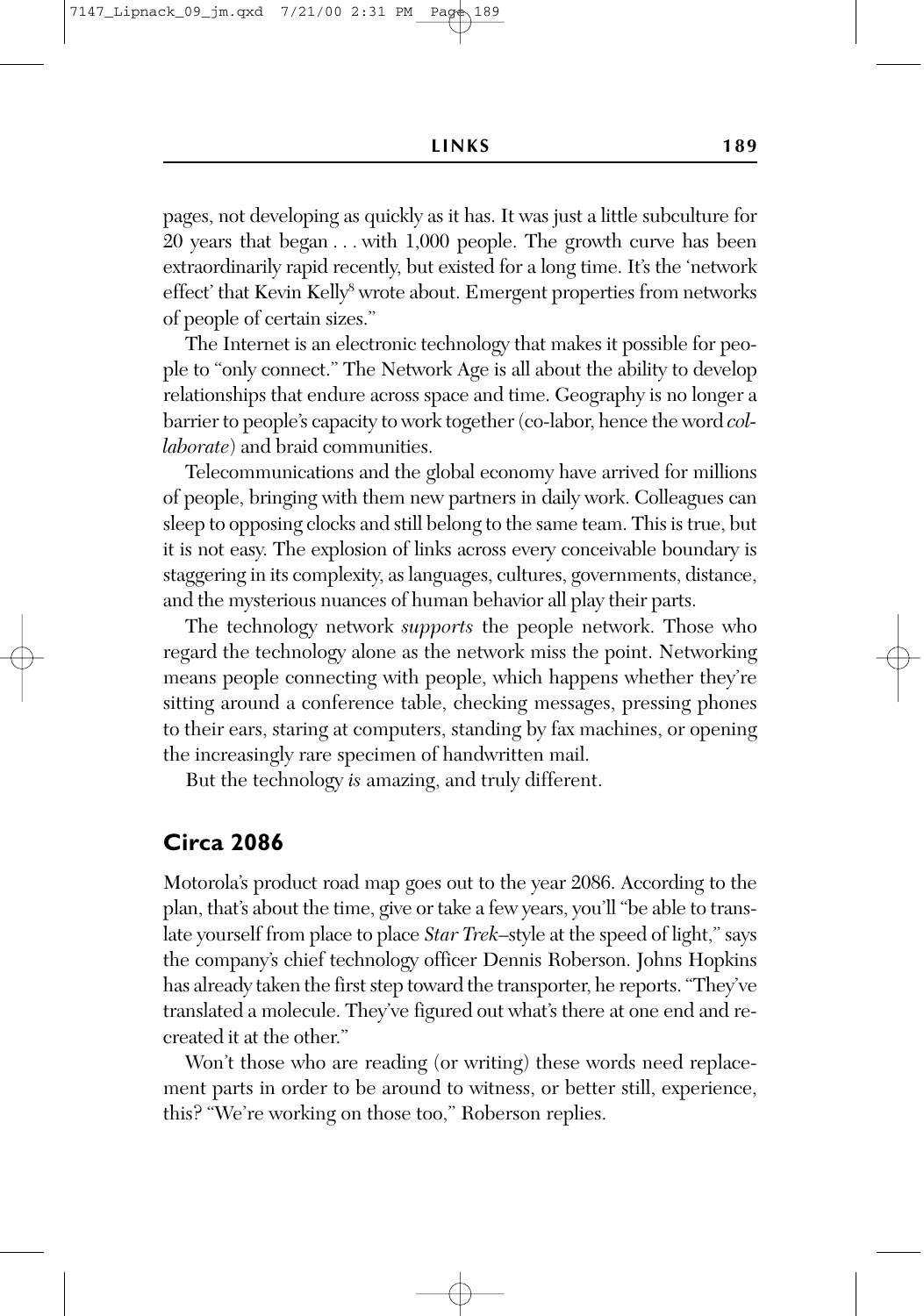### *"Because We're Motorola"*

The company that got its start with five employees and the assets of a bankrupt business of battery eliminators (which allowed battery-operated home radios to operate on ordinary household current) was the first winner of the prized U.S. Malcolm Baldrige National Quality Award in 1988.

Motorola's past, present, and future lie in distributed communications. The company makes the devices (pagers, phones) themselves, the chips that power them, and the systems that carry their signals, what Roberson describes as "a very large universe." The company is responsible for so many distributed communication innovations that it has its own impressive museum at corporate headquarters in Schaumburg, Illinois. There you find a time line of push-button car radios, walkie-talkies, color TVs, pagers, cell phone systems, and global satellite grids that reach individuals. Fuel cells that are an order of magnitude higher performance than anything existing today, life science chips, and bioinformatics inventions (where biology and computers converge) also emanate from Motorola Labs.

Arriving in 1998 at Motorola from NCR, where he pioneered perpetual videoconferencing among continent-spanning engineering sites, Roberson found a 155,000-person organization operating in 116 countries and engineering efforts in 55 countries. It was a giant holding company with many autonomous businesses: police and fire safety communications; the service trades; cell phones; communication infrastructures; satellite systems; semiconductors; and, what Roberson calls "everything else, including world leadership in" automotive electronics, telecommunications electronics, digital ballasts for fluorescent lamps, and energy systems, including batteries and rechargers. The "Internet had also begun to dawn on Motorola," so fledgling efforts were under way in that area as well.

So many disparate businesses operating independently spawned considerable inefficiencies, particularly in regard to communication, and the task of pulling all of Motorola's communications components together fell to the communications business veteran, Merle Gilmore.

It was a monumental task that began by colocating a small crossorganizational team. They "established an outpost in the Motorola Museum," Roberson reports. There, their tight skunkworks of people from around the world met around the clock "with person on top of per-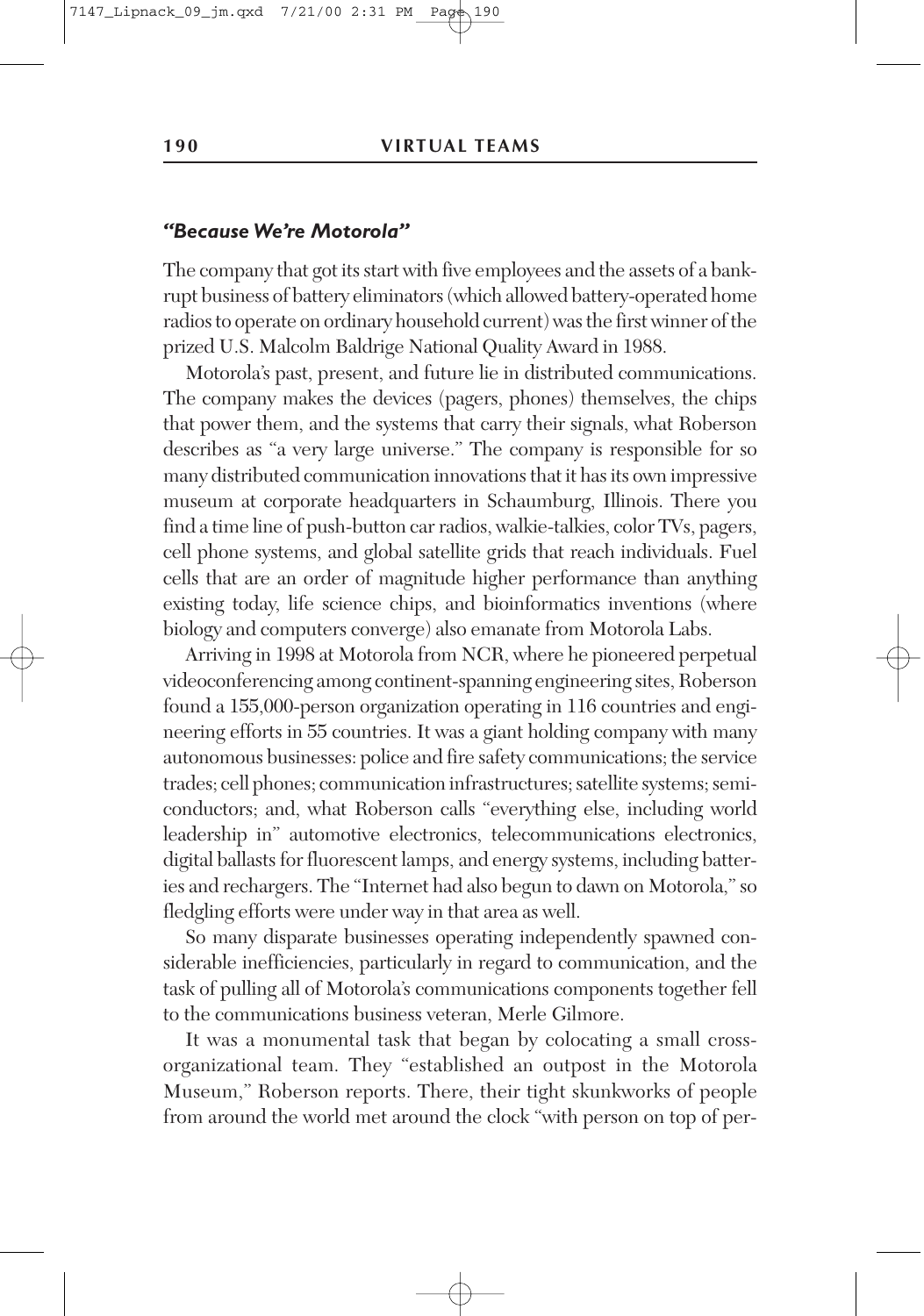son, pulled together in open cubes, not even separated by office walls." Their purpose was to make sense of all of Motorola's many disparate communication businesses.

They used the usual small-group tools to communicate: e-mail, phone, fax, face-to-face meetings, and videoconferencing. The official launch of the Communications Enterprise, the new organization that resulted from the group's work less than six months later, took place on a large scale when "75,000 people were brought together for a meeting that was telecast all over the world to Motorola locations with moderators standing in each of them."

In reality, they were not all present because, as Roberson puts it, "Some thousands preferred to sleep at 2 A.M. For them, videos were sent out, which then moved into a regimen of quarterly updates that have migrated to webcasts. Now people attend major announcements at their desktops at their convenience. I'm downloading the video while I'm talking to you."

Motorola makes heavy use of its own devices, in particular, its twoway pager/communicator technology, which "because we're Motorola, is standard gear for most senior professionals in the company."

The two-way pager communicator, PageWriter 2000, "offers you the opportunity to multitask and be working in semi-dead time," Roberson explains. "You can talk while attending a meeting or even while presenting to a group." Our call arrived when he was in a meeting. "Are you ready for phone interview?" his page from executive assistant Diane Lesner read. Yes, he replied in two keystrokes. On a busy day, he estimates that many senior people in Motorola send and receive 50 or more pages. "You're trying to make decisions very quickly and this means you can be running transactions constantly. We all sit in too many long meetings that include vast voids of mind-numbing information."

Roberson is a high-energy person. The first time we saw him in person he ran from the back of a large ballroom, hopped up on the stage, and opened with an animated cartoon of himself flying around the world, projected from a PC that he operated himself.<sup>9</sup>

### *The Worm Hole*

At the time, Roberson was CTO at NCR, where he accomplished something that technology executives rarely do: His megaproject, involving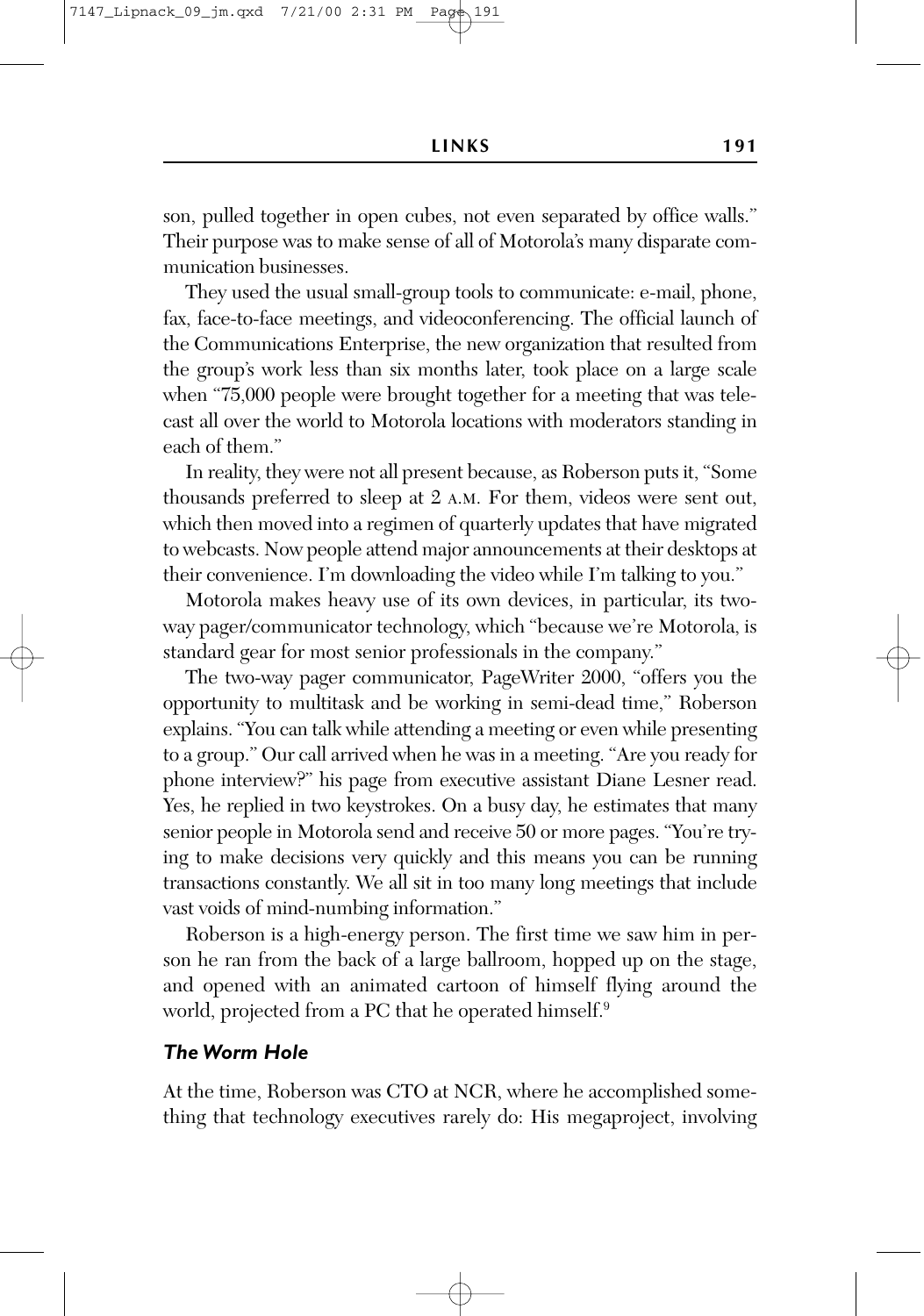more than 1,000 people in 17 locations, met the market four months ahead of schedule. The computer his team developed was a behemoth than can be meaningfully described only by the weight of the disks it uses: Its 11-terabyte (a million megabytes) version weighs 20 tons. Such "terabrutes" manage massive amounts of data for banks, large retailers, telecommunications companies, and the like.

"We used various communications mechanisms to keep this very, very far flung team together," Roberson said at the time, including "videoconferencing taken to its logical next step—a continuously open line so that you could have a meeting anytime you wanted to."

The team affectionately nicknamed it "the Worm Hole." Think of it, he said, as "a portal of instant transport from one place in the universe to another." The reference comes from the opening credits sequence of *Star Trek* TV show *Deep Space Nine,* which suggests just such an intergalactic phenomenon.

The Worm Hole links three NCR engineering sites (Naperville, Illinois, Columbia, South Carolina, and San Diego, California) with a highspeed, full-bandwidth, always-on audio/video/data link.<sup>10</sup> By the time we "met" Roberson, there was a fourth link, at the company's headquarters in Dayton, Ohio.

We were escorted to an ordinary-looking conference room. Inside were three 32-inch TV screens along with a control pad to operate their cameras. Each screen served a different purpose: One was an electronic overhead projector casting foils onto a screen. Another was a standard PC monitor for real-time information sharing. The third was for people to see one another—and there was Dennis Roberson himself in South Carolina. He stood up and extended his hand electronically. It was a perfectly clear line, with no delays or weird movements.

Because of the top-quality connection, there was no strobe light effect or the sometimes not-so-humorous delays that people associate with what Roberson dubs "traditional" videoconferencing. "It was the only room of its type that I'd experienced where you really could forget that you were not in the same place," he explains. The teams added some nice touches. "The grain of the wood on the table was the same in both Columbia and San Diego." By angling the cameras properly—there were two or three in each location—the desk in one Worm Hole blended right into the desk on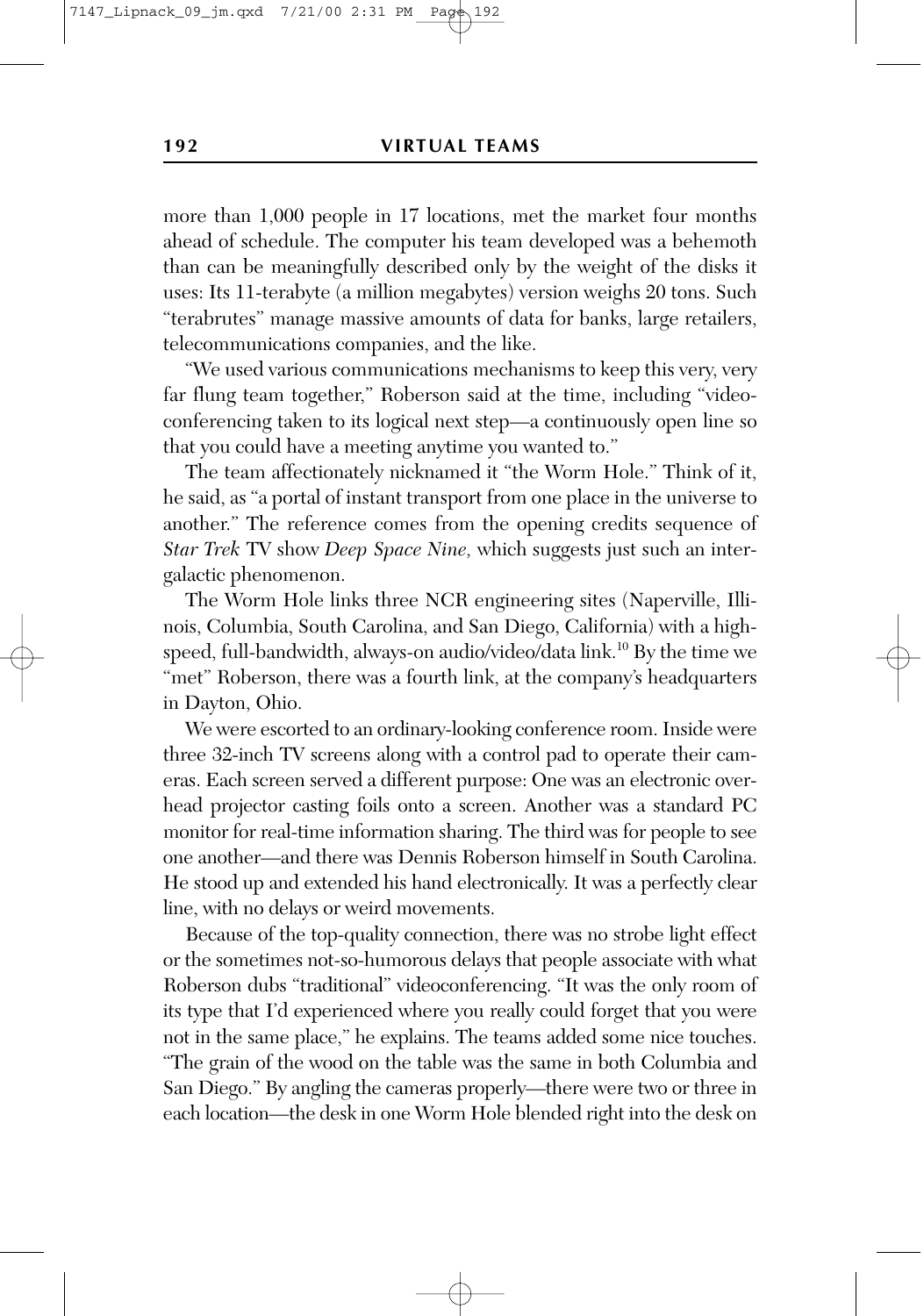the monitor at the other. "It was just a bright engineer who thought of that level of detail," he pointed out. "That sort of thing really helped create the feeling of 'being there.' "

With their three-hour time difference, the group in the east often was eating lunch while the one in the west was not (or vice versa). "Someone was always saying, 'Can I pass you a sandwich?' People thought they should because they felt like they were in the same room."

The Worm Hole was important for organized meetings; the system could accommodate up to three sites simultaneously, with as many people in each location as could comfortably fit into the 18- by 24-foot conference rooms. "The next step was when the doors were left open, and people did in fact 'meet in the hall.' Someone yelled out through the tube and you would have meetings that took place on the fly."

How far away were the engineers from the Worm Hole? Roberson stood up, and we manipulated the camera to follow him as he walked to the door. "Oh, they're all within about 50 feet," he remarked with a sweep of his arm.

#### *Cellular Implants*

A half decade later, Roberson observes the downside of that story: In the Worm Hole, you have to be there. "If you put Worm Holes everywhere on earth, you still don't create an environment that people want to work in on an everyday basis. When people here in the U.S. are working, people in Asia are sleeping. How do you keep connected on a continuing basis when you're working with teams that span the whole globe?

"We're moving to web-enabled devices that detect where human intervention is required, sending pages or short messages to individuals who send actions back to the machines, telling them what to do next, in the process expanding from people-to-people (or P2P) communications to people-to-machines (or P2T(hing)) communications, and for completeness, yes, thing-to-thing (T2T) communication is also on its way. Given the global nature of the Internet, the next logical step is that you can be connected anywhere in the world. Via  $\text{GSM}^{11}$  [the global standard for mobile communication] you can be almost anywhere literally today and still be connected. You're even freed from your laptop with handheld or even wearable mobile devices connected through the Internet.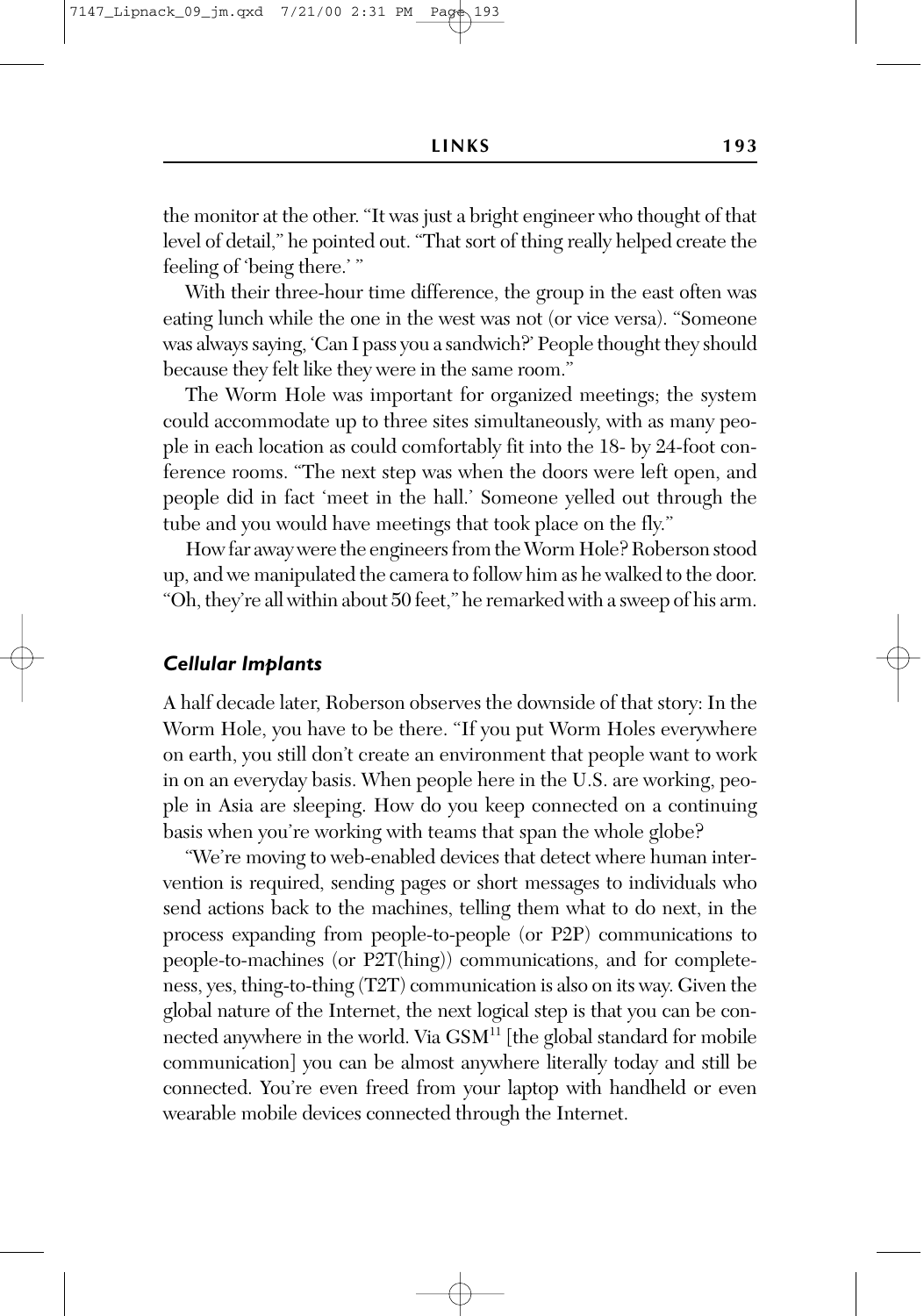"You can be involved in design on a continuing basis with people working with you around the world. You're always connected and that's a downside—you can never get away from work. The upside is that if you have critical projects and you have other responsibilities, you can continue to contribute, from virtually anywhere. You can be on the beach in the summer and find a few quiet moments to keep your project moving in very efficient ways, or during intermission in a school program, or even while waiting in line for a new driver's license or for a doctor's appointment. Traditional downtime is now translated into available uptime.

"Face-to-face is sometimes mandatory. But these days the vast majority of my one-on-one communication is time-disconnected, and that is different from the Worm Hole. I do more transactions with e-mail and two-way pages than I do over the phone or in person. 'In person' for me now means giving presentations or being presented." For Roberson to meet one-on-one with his boss, Motorola president Bob Growney, more than once or twice a month is very rare.

"That's not to say that we don't communicate all the time. It's crucial to maintain ongoing regular communication in the midst of very busy schedules: two-way pages, e-mails, quick grabs in hall, sometimes even in front of audiences, but our traditional 'one-on-one-time-with-the-boss' is minimal."

Communication can be global as well. Roberson was in China doing his e-mail when "in came a flurry of e-mails from Chris Galvin, Motorola's chairman and CEO [and grandson of its founder]. Six to be exact. He had just landed in the Middle East, where he downloaded his e-mails. One was hot and of considerable interest to me. Chris had copied Bob Growney, who'd just gotten into his office in Schaumberg at 7 A.M. So Chris was online in the Middle East, I was in China, and Bob was in Schaumberg. We sent back and forth a dozen e-mails and moved to a relatively decisive point around the technology issues that Chris had raised. We were very, very far away physically but nonetheless very close timewise even though we were using not-quite-state-of-the-art e-mail."

The company provides security for such conversations through local dial-in numbers in most major cities around the planet, which "is what you want when the CEO, COO, and CTO are having a conversation."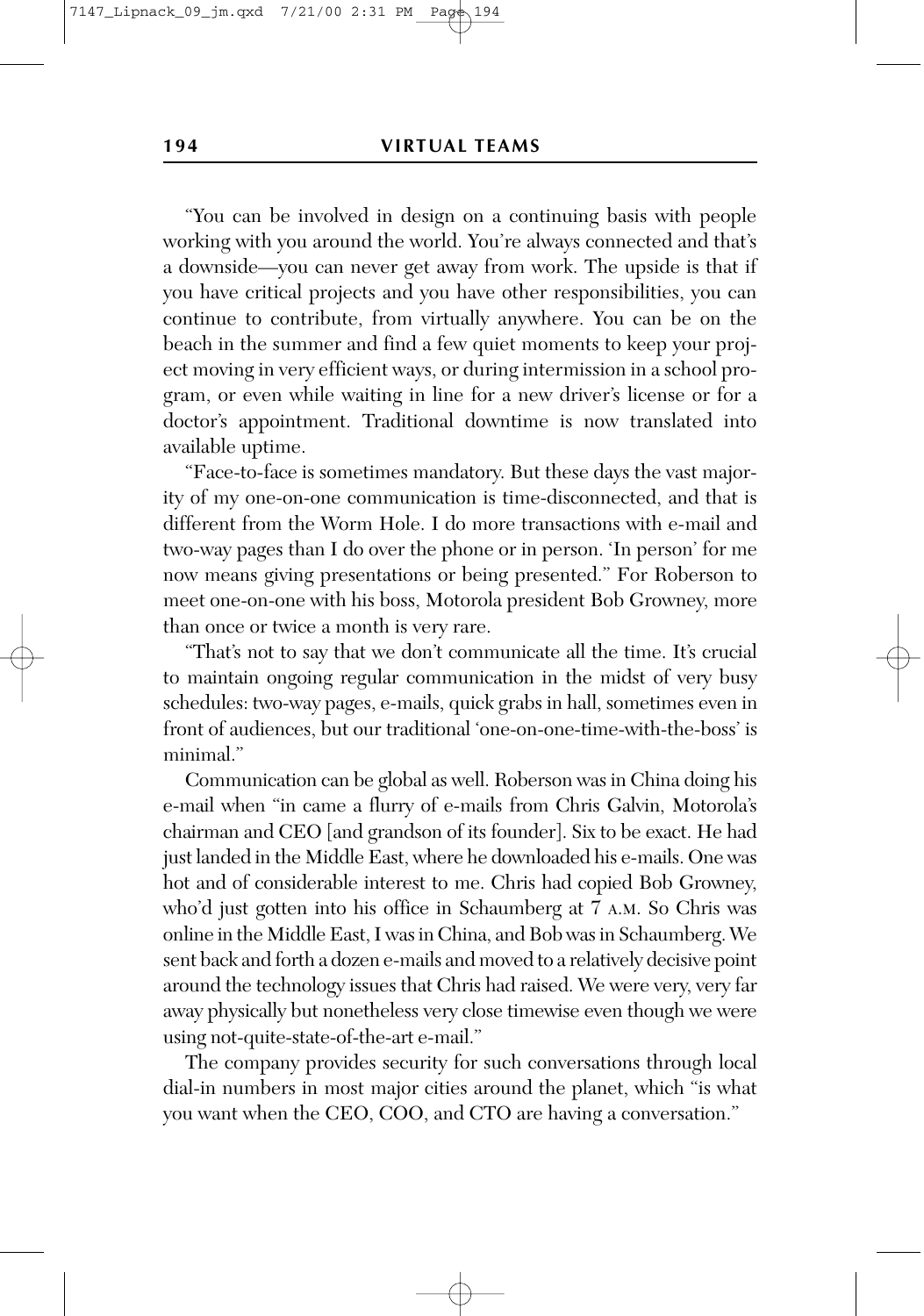"The trick is communication," Roberson says. "How do you keep in touch, have the right kind of contact, in the right ways? There you need an array of tools that work very effectively, many of them very traditional, but a few approaching state of the art. We now need to be able to pass around 10-, even 50-megabyte files that high-bandwidth connections have enabled.

"One of our costs now in more remote areas is stringing very high performance cable. We have a network that we've built around the world. The base pipes are necessary and critical, but alone they are not sufficient. You need the software that runs on top of it to enable the communication. We now have a consistent e-mail system in place worldwide, which didn't exist a few years ago, and we've connected everyone up to our internal secure Internet. We have a very large web presence, as many high-tech companies do, so that everyone has access to the same information at the same time. It gives the global context, and everyone is connected globally."

Motorola, through its research arm, Motorola Labs, is also pushing communication to its logical boundaries in the nearer term: telepathy and telekinesis. "I'm not talking about the science-fiction version. The fact is that as you give people ever greater communication capabilities and research continues on how the brain works, we will be able to compose messages in the brain and transmit them through electronics to other people and things," says Roberson. He points to the prospect of microprocessorsbased "systems on a chip" in light switches, door handles, household appliances, and even shirts that communicate. "You perform telekinesis [moving objects at a distance] by communicating with Internetprotocol-addressable chips that are thither and yon," he explains.

"So that's good for the base level. Now you need to overlay a whole set of processes for how people will use these tools. You need to know what to expect when you have 2,000 people around the globe in nearly 20 different sites, as we do in the Global Software organization. Common processes are the key to this highly distributed organization. Well-chosen, properly defined, and continuously updated processes are indeed at the heart of effective communications across Motorola and indeed all major corporations.

"When you're into grand challenges—changing the world, making a visionary statement of the future, this is better done face-to-face. At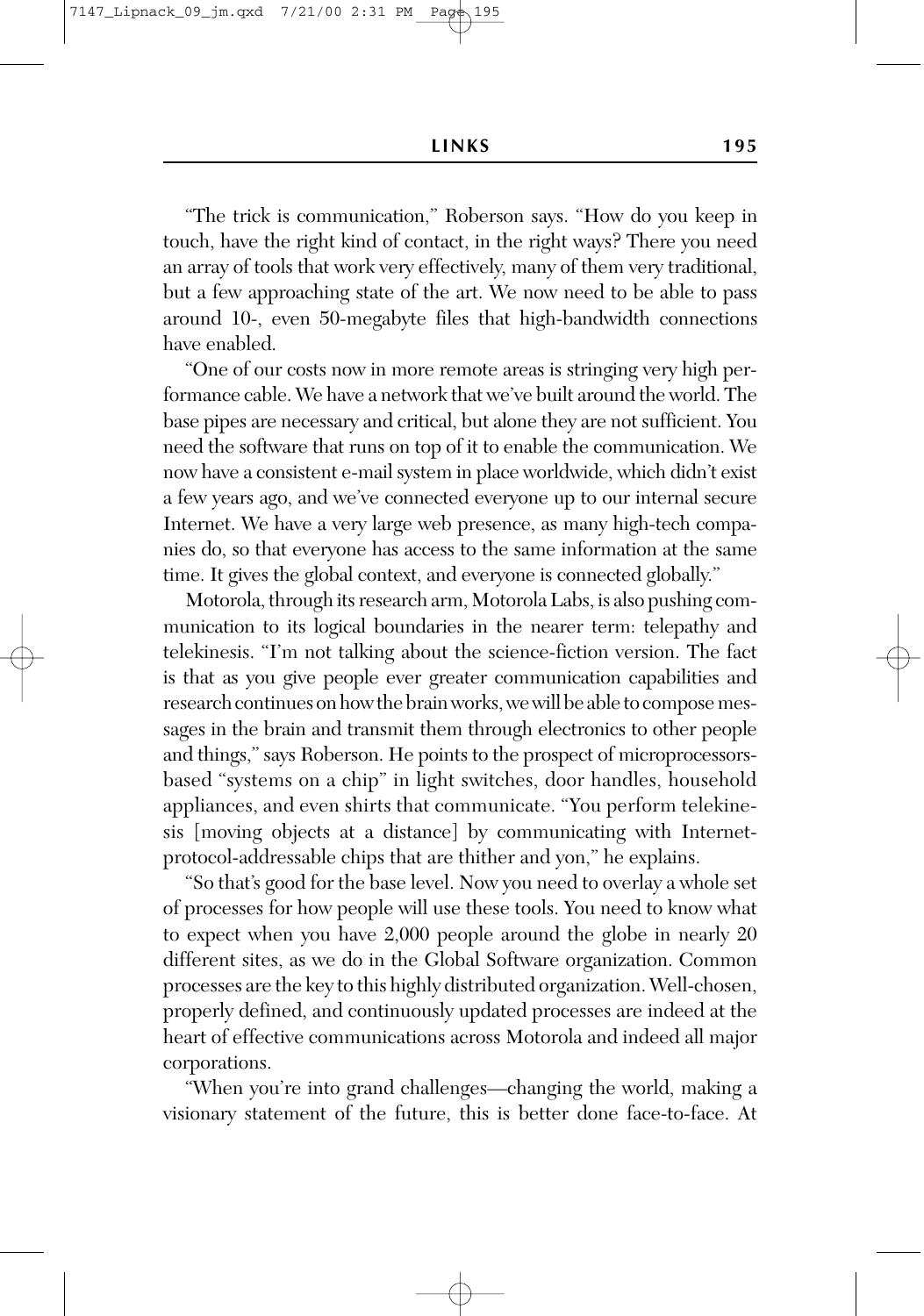Motorola, we have the opportunity to literally change the world. If people think that's too lofty a goal, I revert back to PowerPoint slides and show how the walkie-talkie revolutionized military activities, and the cell phone is continuing to change the world."

# **Four Ages of Media**

Marshall McLuhan woke people up to the weighty impact of media on human experience with his 1964 book *Understanding Media.*<sup>12</sup> His memorable phrase, "the medium is the message," summarizes his insights.

Imagine being asked to do something. Your interpretation of the request depends on whether the requester is your boss, subordinate, partner, or competitor. It also matters whether you receive the message in a faceto-face exchange, a handwritten note, e-mail, or a printed memo sent to everyone.

Many communications theorists separate the content of a message from its context. They point to the *metamessage—*the relationships, status, and interpretive cues that ride along with the literal symbols themselves. Scientist-philosopher Gregory Bateson calls these bells and whistles the "command" part of the message.

McLuhan goes a step further. He says that the transmission medium itself powerfully influences the total communications experience. That is, there is (1) the message, (2) the affect (influence) it carries, and (3) the medium by which it travels—a meta-metamessage so to speak.

> *The most basic message any medium sends is whether it expects, allows, or makes possible a response. Virtual teams need to maximize their use of media that enable interaction.*

# *History of Communication*

A signature style of communication typifies each era of human civilization, just as a signature organization does. In fact, different media usually are key features in differentiating the big break points in history.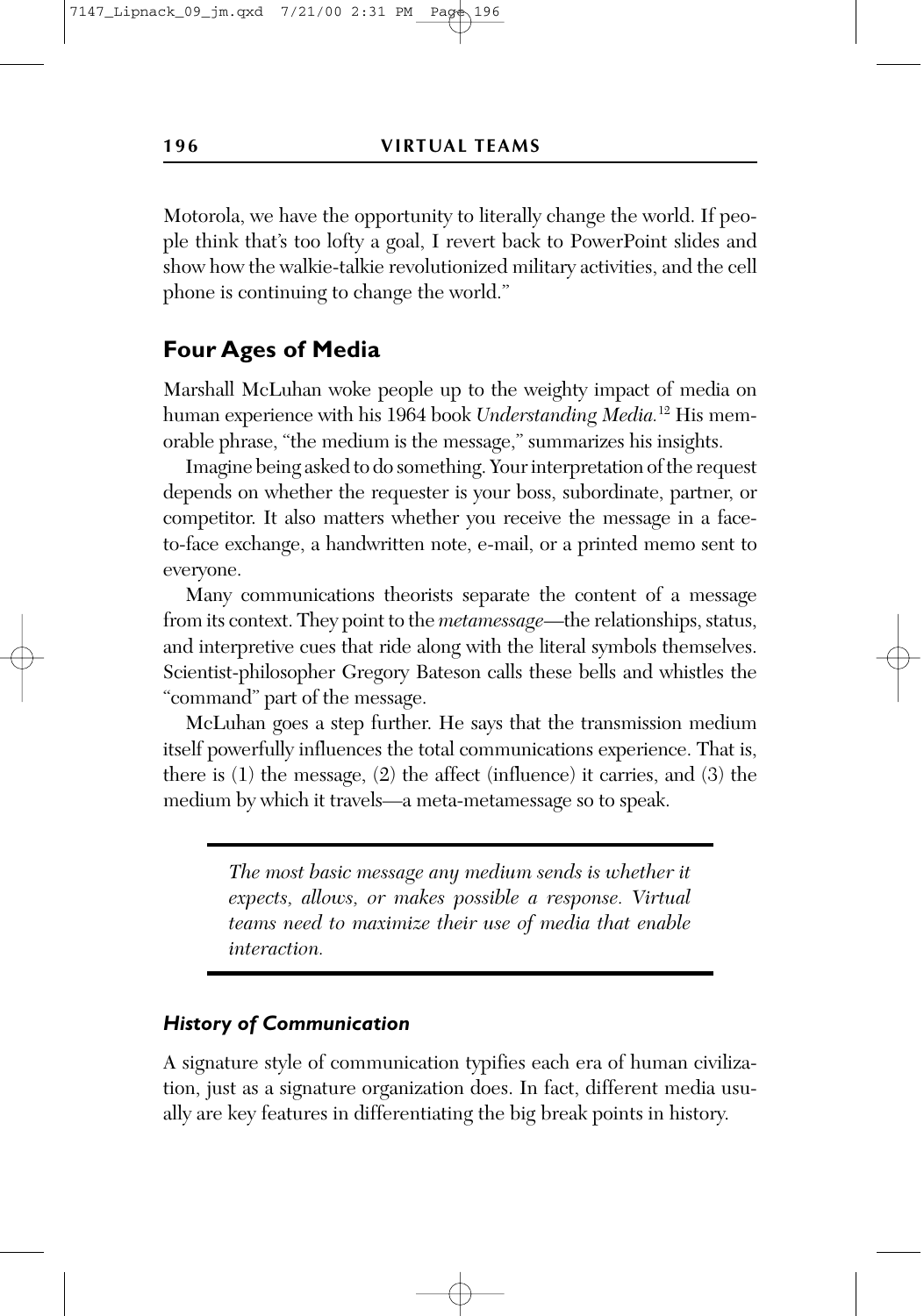- Speech shaped the nomadic era and the formation of storytelling small groups and camps.
- Writing emerged in the agricultural era and made large-scale hierarchies possible.
- Printing spread specialized knowledge in the bureaucratic Industrial Age.
- In the Network Age, electronic media are shrinking the planet to the "global village," McLuhan's famous phrase.

Each era—small group, hierarchy, bureaucracy, and network—brings its own capabilities that accumulate over time. Instead of new forms of organization wiping out the old, they incorporate them. Thus, today's network benefits from and includes the positive aspects of its organizational predecessors: the specialized functions of bureaucracies, the levels of hierarchies, and the coherence of small groups.

As the new impacts the old, it brings modern variations to recurring themes. The virtual team is a new form of small group made possible and necessary by new forms of communication. While we now have geographically distributed small groups, we still retain access to the variations spawned in each previous era. Command-and-control hierarchical teams, such as military units, and rule-based bureaucratic groups, such as executive committees, are still with us.

Successive waves of change may have reduced the globe's nomads to vanishingly small numbers. Yet the echo of communications in that age still reverberates distinctly in all human life in the twenty-first century.

> *Time has not diminished the importance of oral communication.*

Writing, the second great leap in communication, makes speech enduring and transportable. Words, when written down, persist and can move independent of the writer. Printing in turn incorporates writing, making it available to larger numbers of people. New electronic media incorporate all previous ones. The inventions of the new include the innovations of the old.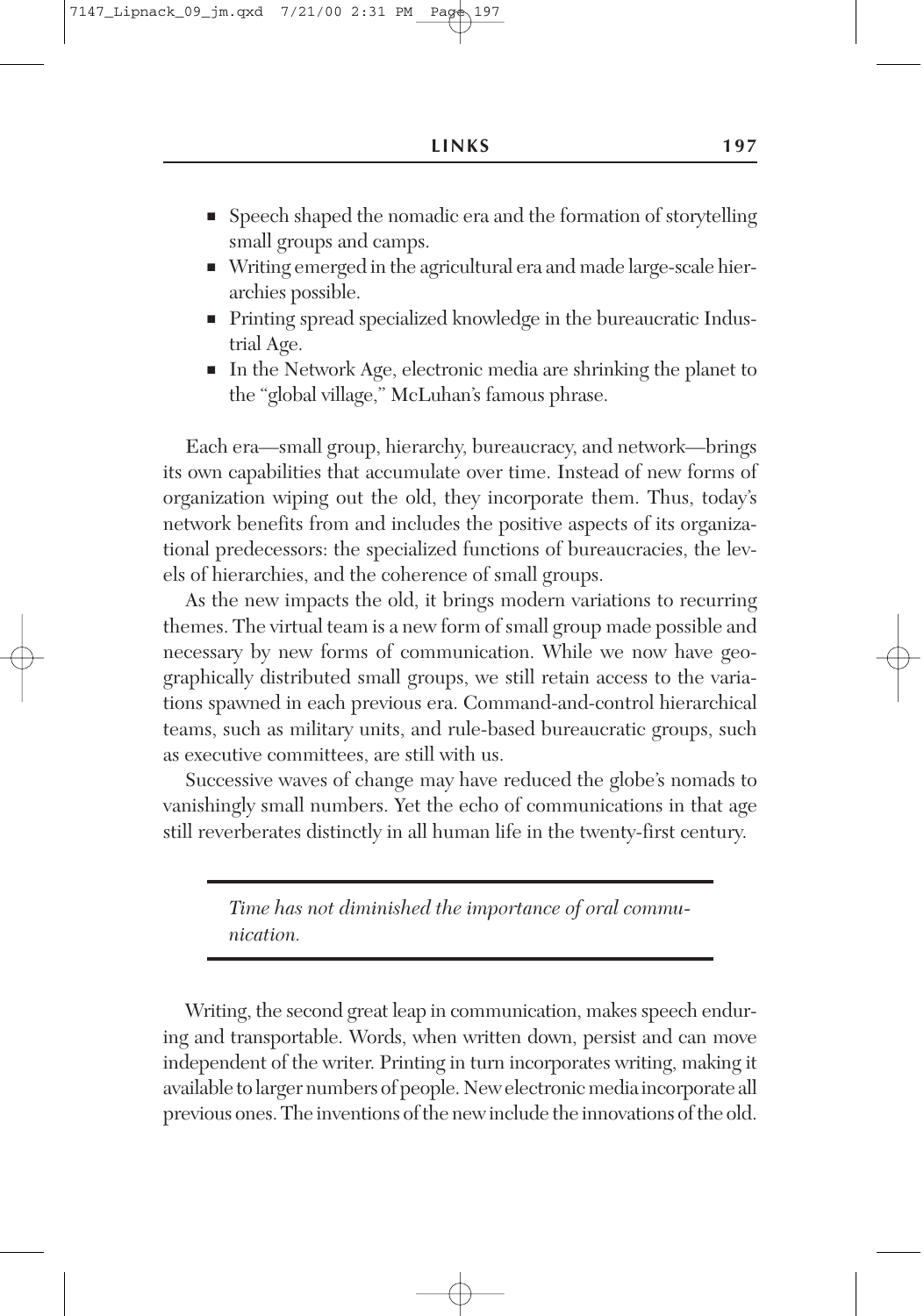Each type of media has features that influence effectiveness, cost, and accessibility. In particular:

> *One-way media broadcast actions. Two-way media enable interactions.*

This fundamental distinction—whether a medium is one-way or twoway—shapes virtual team communication. Virtual teams must produce products and interact across distances fractured by delays in time. Oneway media are great for delivering products (and orders), but they do not enable the interaction (and goodwill) required for people to work in virtual teams. Imagine Motorola's distributed software organization of 5,000 people, which literally operates around the clock with work handed off from one of its eight centers to another, trying to operate with one-way media only. Impossible.<sup>13</sup>

Technology has moved the human world of small groups from the assumed state of colocation in place and time to the option of working together at a distance. This change has been thousands of years in the making. For virtual teams, the conditions for communicating across space and time boundaries are intimately involved with the nature of their technology and how interactive it is.

Virtual teams are beneficiaries of this long evolution of communications technology. Media, once developed, do not go away.

> *We do not generally lose older forms of communication as we acquire newer ones.*

We organize the varieties of ways that people and organizations use to send and receive information in the Communications Media Palette (Figure 9.1) by the four ages.

Each great era of communication carries a common set of advantages and constraints summarized along these dimensions: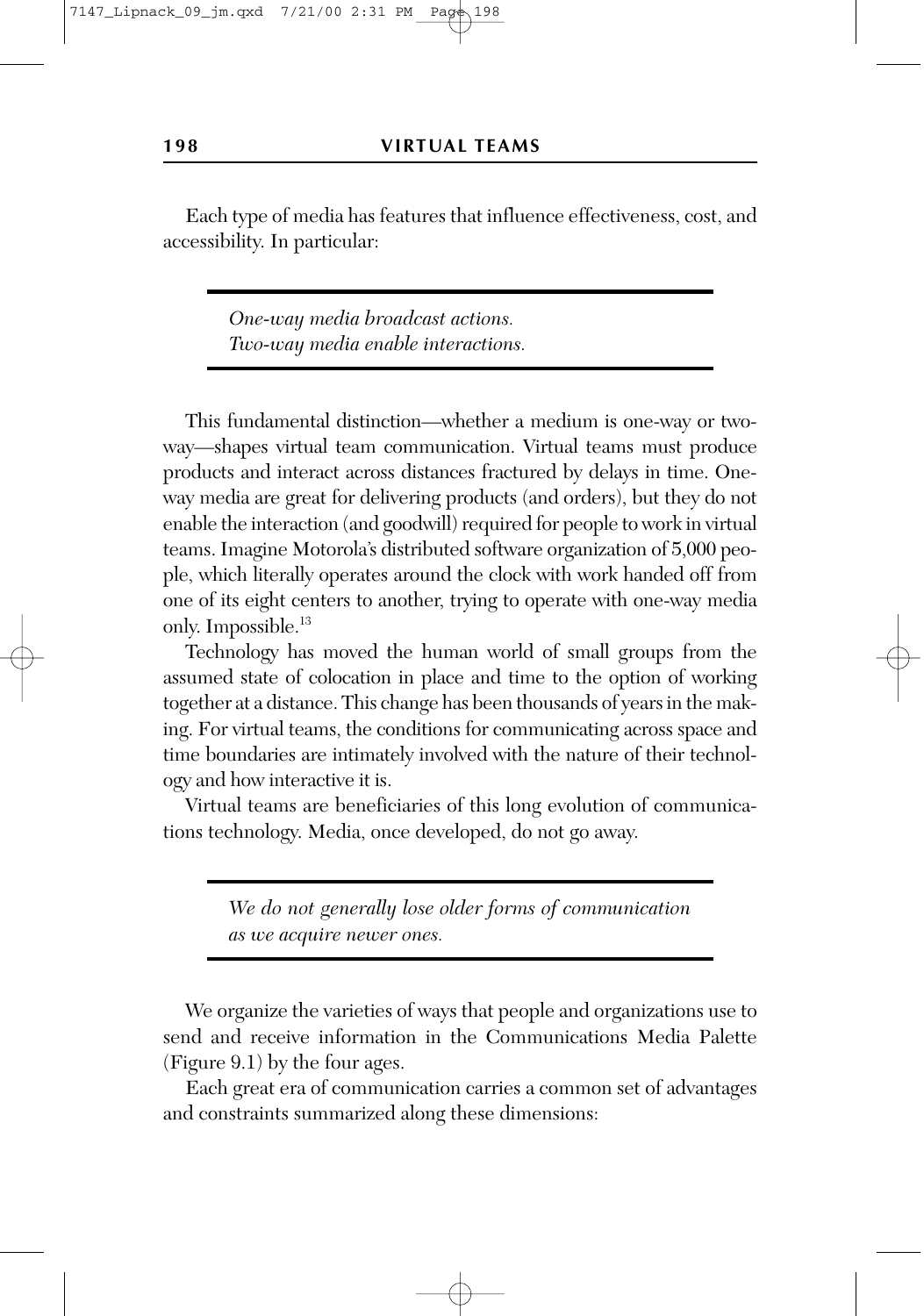|             | Cost<br><b>Communications</b>                     | <b>Speed</b><br>Variety     |                                                   |                                                                     |                                                                                    |
|-------------|---------------------------------------------------|-----------------------------|---------------------------------------------------|---------------------------------------------------------------------|------------------------------------------------------------------------------------|
|             | <b>Nomadic</b>                                    | <b>Agricultural</b>         | <b>Industrial</b>                                 |                                                                     | <b>Information</b>                                                                 |
|             | Oral                                              | Writing                     | Print                                             | Electronic<br>Analog                                                | <b>Electronic</b><br><b>Digital</b>                                                |
| One-<br>way | Speech                                            | <b>Tablet</b><br>Manuscript | <b>Books</b><br><b>Periodicals</b><br><b>Film</b> | <b>B'cast TV</b><br><b>B'cast Radio</b><br>Tape<br>Photocopy<br>fax | Net audio<br>Net video<br><b>CD/DVD</b><br>Web publish<br>E-mail                   |
| Two-<br>way | <b>Dialogue</b><br><b>Meeting</b><br>Social event | Letter<br>Flipchart         |                                                   | <b>Telephone</b><br>Two-way<br>Radio<br>Audioconf<br>Videoconf      | Internet<br><b>Net Phone</b><br><b>Web Meeting</b><br><b>Web Conf</b><br>Metamedia |

**Figure 9.1 Communications Media Palette**

- *Interaction.* How far apart people are physically and how many people any medium can reach influence interaction, the back and forth (or lack of it) of communication.
- *Speed.* The pace of message production, the speed of its transmission, and the rate of its reception govern the swiftness of communication.
- *Memory*. The ability to hold and use a message depends upon its storage, its ease of recall, its difficulty in modification, and its reprocessing capability.

# *Speech*

To speak to someone else without the aid of technology, both sender and receiver need to be in the same place (colocated) at the same time (synchronous). Consequently, a speaker can reach only as many people as the voice will carry to.

The physics of sound carries voice through the air. The receiver's capacity to hear and comprehend speech rule reception. Given the requirement of shared space and time, speaking offers a medium with no appreciable delay between sender and receiver.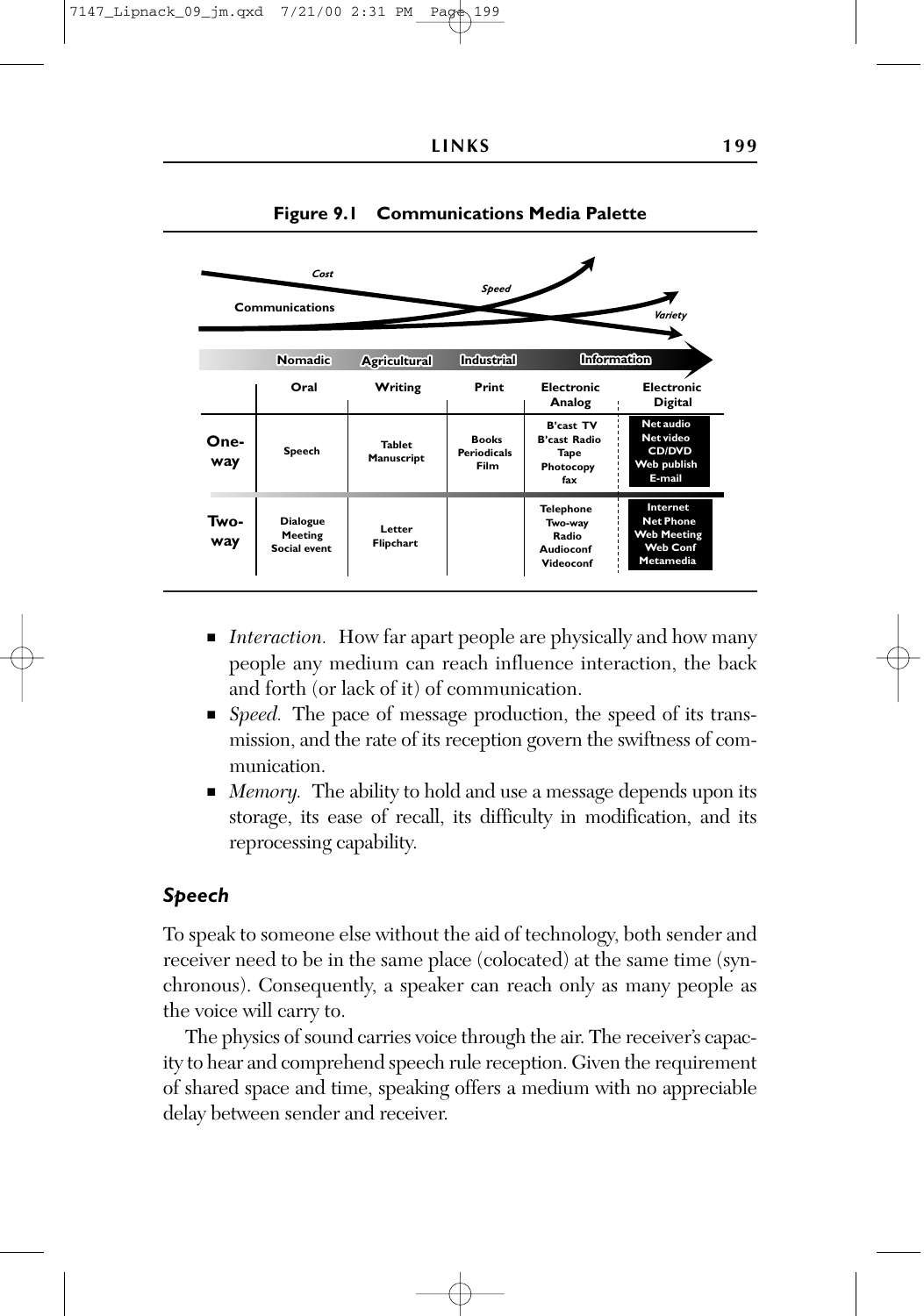People retain what they hear only in the private places of their individual memories, not in the communication medium that links them. Unlike e-mail, for example, that records itself, speech evaporates. Reconstructing a remembered conversation has caused more than one argument. People interpret conversations privately, separate from the medium itself. In short, real-time oral communication has little inherent storage, recall, modification, or reprocessing features. Continuity persists through an oral tradition passed from memory to memory.

Speech encompasses all the possibilities: one-to-few-to-many channels that are both one- and two-way. Speeches, workshops, seminars, and briefings are predominately one-way, sender-based; conversations, meetings, and social events are all two-way and interactive.

Talking to one another is the work of small groups. The foundation is same-time and face-to-face. Rooted in our cultural genes, the oral communication made possible by the telephone is the heart of same-time connection that is free of place.

#### *Written Media*

Very roughly speaking, written languages, both alphabetic and ideographic, coevolved with the agricultural economy and the rise of hierarchy. Egyptian hieroglyphics and calendars, for example, developed 5,000 years ago, setting the stage for the Early Dynasty period and the rise of the first great cities. Writing offered options to message senders—from inscriptions on stone that have lasted for ages, to painstakingly penned and copied manuscripts, to the remarkably flexible medium of paper documents.

Writing represented a profound break with the limitations of the spoken word. Senders and receivers were no longer required to be in the same place at the same time; they could be in different places (distributed) at different times (asynchronous). The number of people reached by writing, while in principle virtually unlimited, was in fact quite small. The costs of production and transportation, together with the literacy required for individual use, capped the number of possible writers and readers.

Slower and more cumbersome than speaking, written interaction occurs when people exchange letters and notes. Delivery depends on the transport technology, which in the agricultural era included domesticated animals, wheeled vehicles, and boats, as well as fleet-footedness.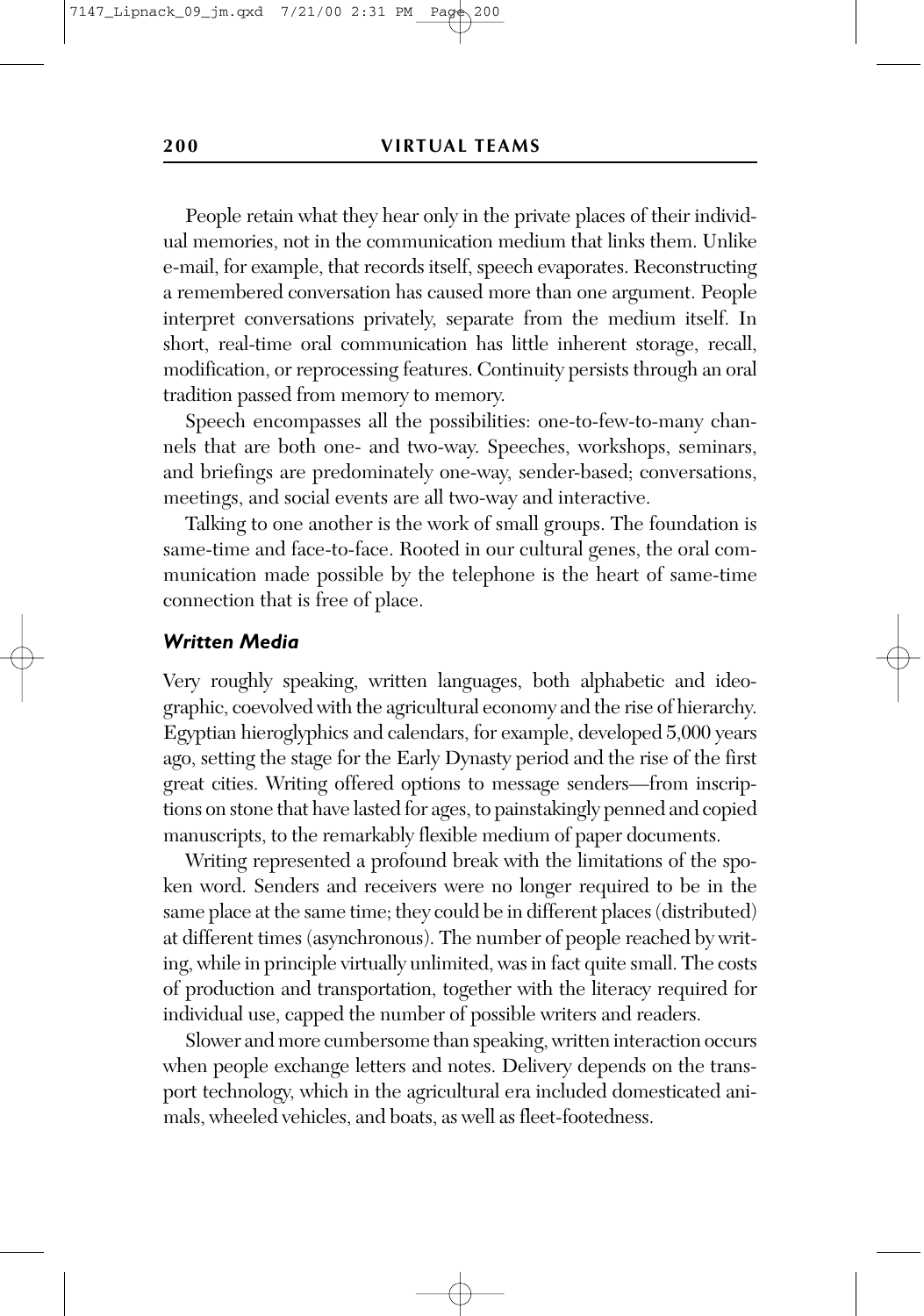An individual's capacity to read governs the speed of reception. This adds up to a general delay between sender and receiver, dependent mainly on the distance between them.

The advent of writing freed communication from the constraints of space and time because of its most important quality in memory terms: the ability to be stored. Suddenly, human beings had a way to capture communications and make messages explicit, public, and permanent. While writing on paper is a great way to store ideas, its ability to help people recall or modify communications is limited. Witness how much time you spend riffling through files and piles looking for a particular piece of paper.

Words on paper are the ancestors of today's asynchronous media. Both signify a *conceptual leap—*from ephemeral thought to expressing it in concrete, transportable symbols. Using language and the alphabet to convey meaning remains central even as asynchronous communication possibilities erupt.

#### *Print*

Historians cite the invention of the printing press and the production of the Gutenberg Bible in 1456 as key early developments of the Industrial Era. Printing is primarily a one-way medium, whereby single senders can reach great audiences of receivers through proclamations, books, and other printed materials. Newspapers, magazines, and newsletters are print media where a few senders (publishers, writers, and advertisers) reach large audiences of generally passive readers. Monographs or limited run publications offer some small-scale options, but until the advent of computer-based desktop publishing, the cost of production had been so relatively high that printed media have had limited value for interactive communication.

Like writing by hand, printing breaks the bonds of space and time. Unlike writing, print reproduction is comparatively easy; the time and cost differences between a print run of 1,000 and 10,000 are marginal. Very large numbers of people are reachable through print.

Print production, however, is much more complicated and slower than writing. It involves not only the time required for writing, but also the time of transferring writing to the print mechanism and the time of printing the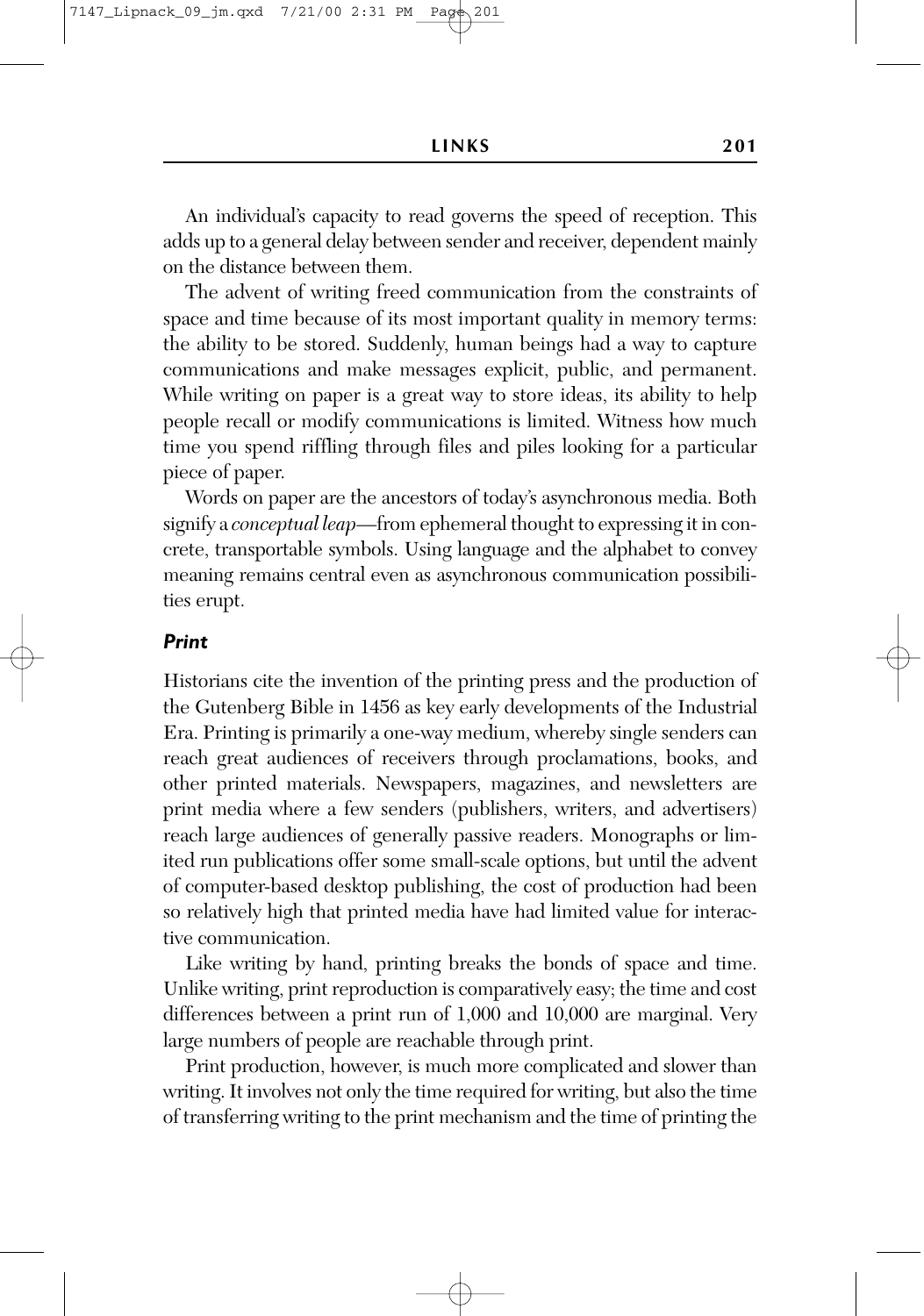product itself. Speed of delivery is again dependent on the transport technology, which greatly increased in the industrial machine era. Speed of reception, however, remains constrained by the speed of reading. These factors create what is usually a substantial delay between sending and receiving, rendering print almost useless for sustained interaction.

Like writing, printing provides storage integral to the medium. Its recall, however, is still limited to remembering the location of the information and then physically combing through material to find it. Modification is, if anything, more difficult in printing than in writing.

# **Atoms and Bits**

It's been a century since relativity and quantum mechanics liquefied the Newtonian absolutes. Most of us point to the mid-twentieth century as the visible beginning of the transition from industrial to postindustrial eras. In the new millennium, technology, culture, economics, and organizations all are in the process of completing a fundamental transformation.

Half a century deep into the Information Age, we can recognize its major stages. In 1964, McLuhan described the media of our time as "electric," remarkable by the almost instantaneous nature of communications based on principles of electromagnetism. Writing in 1995, Nicholas Negroponte, director of MIT's Media Lab, drew a fundamental distinction between *Being Digital*<sup>14</sup> and *being analog.* From Negroponte's point of view, analog TV shares more with books than it does with computer-based digital media.

In the analog world, *atoms* deliver information. We move molecules in the air, ship paper around, or modulate the structure of electromagnetic waves. In the digital world, *bits* deliver information. Bits are pure information, representations of on-off switches. They deconstruct the analog world into ephemeral strings of binary relationships and reconstruct them wherever. An analog book deteriorates over time, but a digital book is potentially timeless. An analog book occupies physical space, whereas a digital one occupies none the eye can see.

This very big difference between atoms and bits profoundly influences virtual teams. Accordingly, we separate the atom era from the bit era.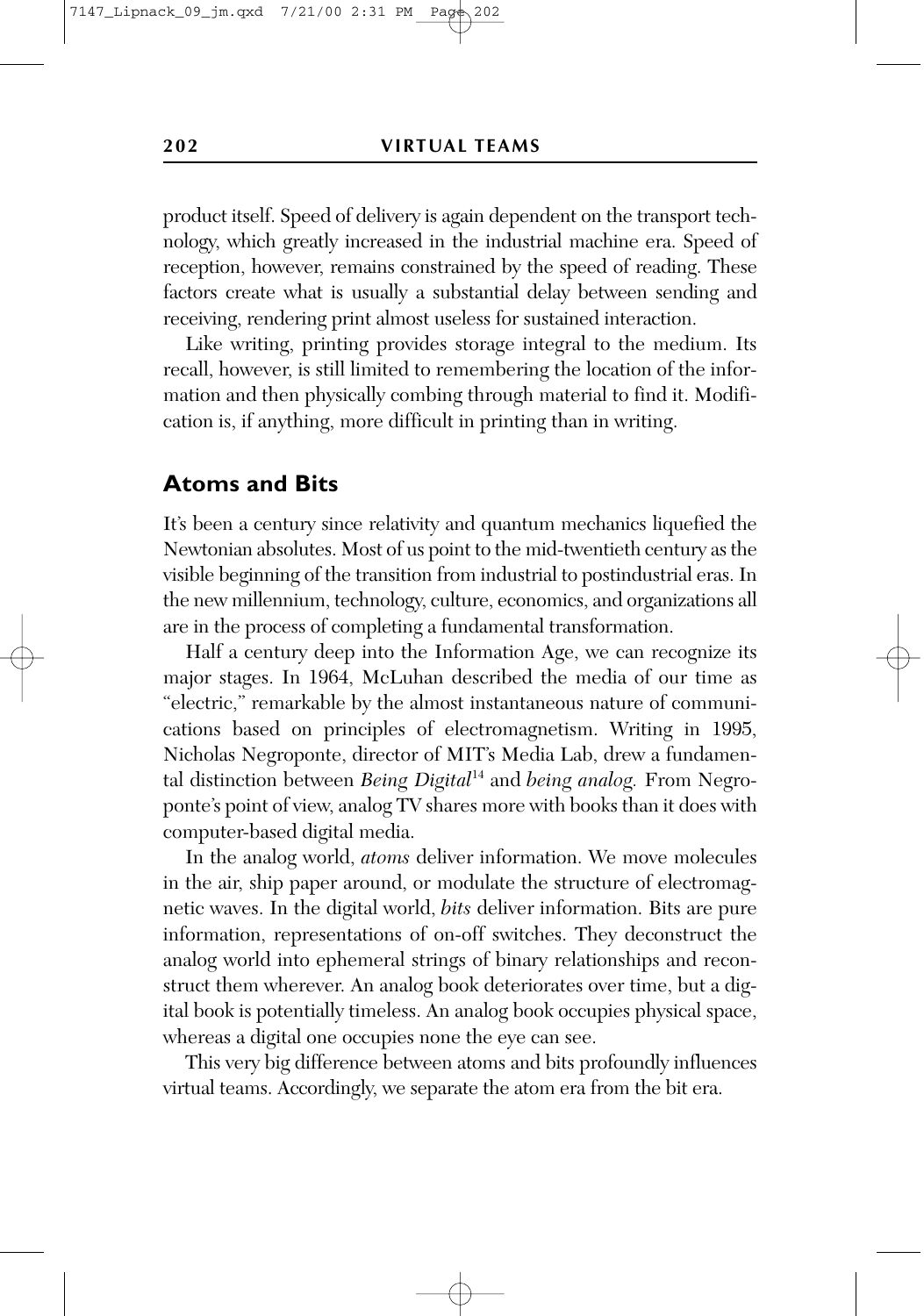#### *Atoms*

Broadcast TV and radio, videotapes, audiocassettes, and the like are all one-way analog electronic media. They allow senders to reach groups of receivers at virtually any scale—from local to global. The boys with the cow and their Walkman stereos in Nepal are analog.

The telephone has been the most important addition to the human repertoire of one-to-one communication since the evolution of speech. It has made a new species of interactivity possible. Telephone conference calls and voice mail are group-oriented analog media. The same is true for traditional videoconferencing and its offspring, desktop videoconferencing. Analog electronic reproduction extends to print through media such as fax.

People often remark on the distributed nature of electronic media. However, this non-place-dependent feature does not distinguish them from earlier nonoral forms. Senders and receivers of writing and print can be just as far apart as the people who communicate via electronic media can.

In terms of time, however, there is an enormous difference. Electronic media completely fracture the constraints of time, offering real-time and non-real-time connections, or even both together, such as recording a broadcast for replay. These media extend to virtually unlimited scales, reaching billions of people at the same time (during the Olympics, for example).

Electronic communication effectively travels at the speed of light, a distribution speed that has no parallel in nonelectronic media. For introduction and reception, however, analog speed slams into real-time barriers. An hour's worth of information broadcast or viewed on a tape still takes an hour to meaningfully view (fast-forward aside). How quickly people can speak and listen limits the speed of the telephone connection. This is the real-time restraint of the analog world.

In memory terms, atoms offer little in the way of fundamentally new capabilities. Like writing and printing, electronic media can store communications, but provide limited support for recall and modification without additional digital capability.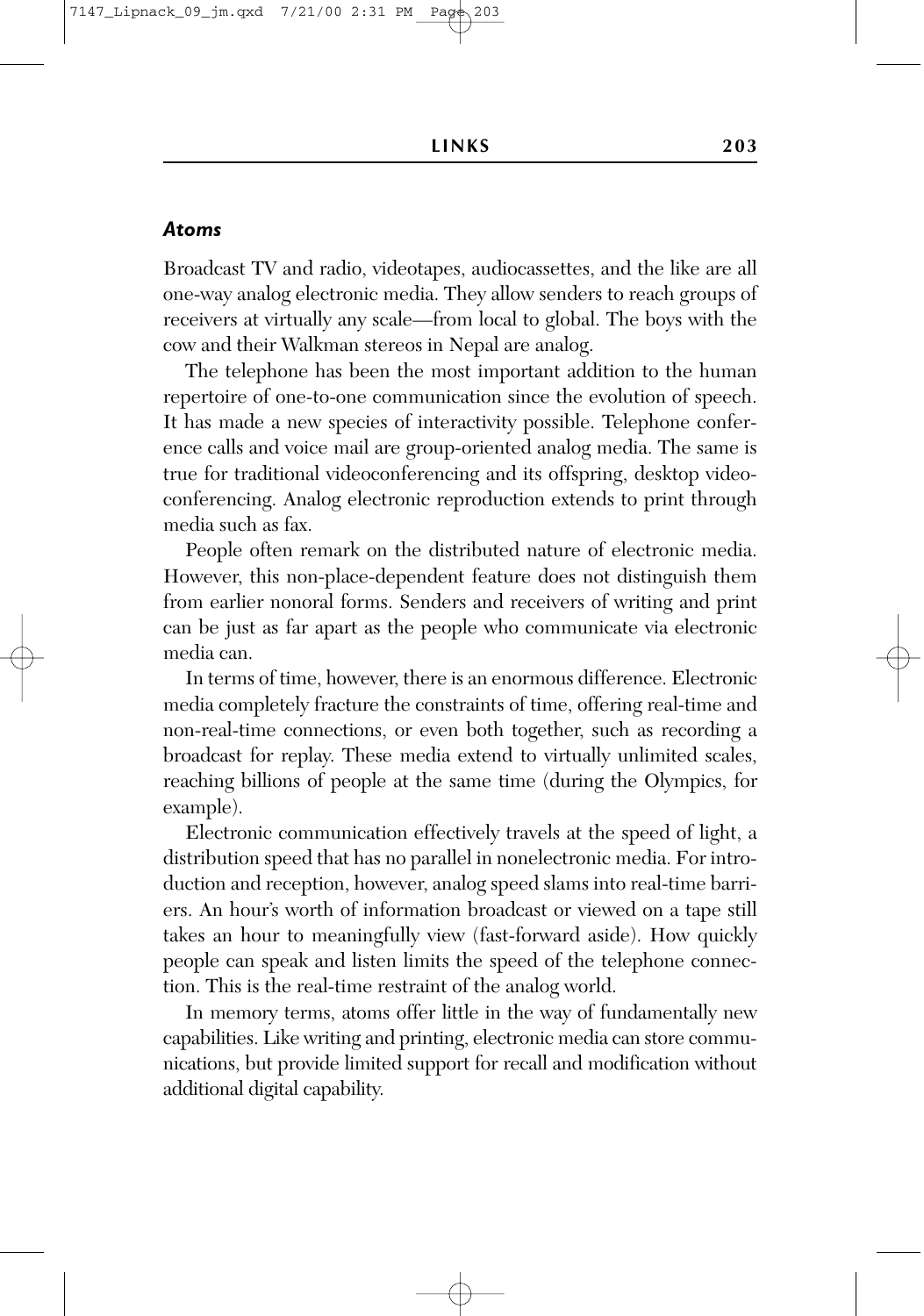While these media seemed to extend communications to vast global reach, over time it is the interactive qualities of these media that will be the really big story. Electronic real-time media offer opportunities for interaction that is essential to virtual life.

#### *Bits*

ENIAC, the first electronic computer, was unofficially turned on at the end of World War II. In early 1945, ENIAC help to compute some lastminute calculations for the first atomic bomb. The birth of the digital era is linked with the nuclear explosions in August of that year, which sundered human time into an irrevocable "before" and "after."

Despite their dramatic entrance, computers stayed in the background for the next quarter-century, generally supporting the centralized, routine bureaucratic needs of the Industrial Age. They fueled the rise of IBM to the pinnacle of global companies. Computers subsequently shrank from mainframes to minis, led by then-new companies like the late Digital Equipment Corporation.<sup>15</sup>

When the computer-on-a-chip escaped from the labs in the mid-1970s, the digital revolution began to flower and directly touch everyday working life. It gave rise to the now-ubiquitous personal computer (PC) and companies like Apple ("computers for the rest of us") and the striking "WinTel," which combined Microsoft's operating system with Intel's chips to monopolize the world's computing resources in the 1990s.

Somewhat simultaneous with the rise of the PC has been the development of computer networks, initially created to spread out use of the incredibly expensive mainframes through time sharing. These trends converged in the 1980s, heralded by the Macintosh, a PC with built-in networking. The network is now the central computing paradigm, linking computers of every size and capacity, from massively parallel supercomputers to mainframes, minis, workstations, desktop PCs, portables, palmtops, and chips embedded in all manner of appliances. More than one company has used the slogan that Sun Microsystems made famous: "The network is the computer."

The total computing capacity available to society consists of both the individual devices and the network connections among them, what some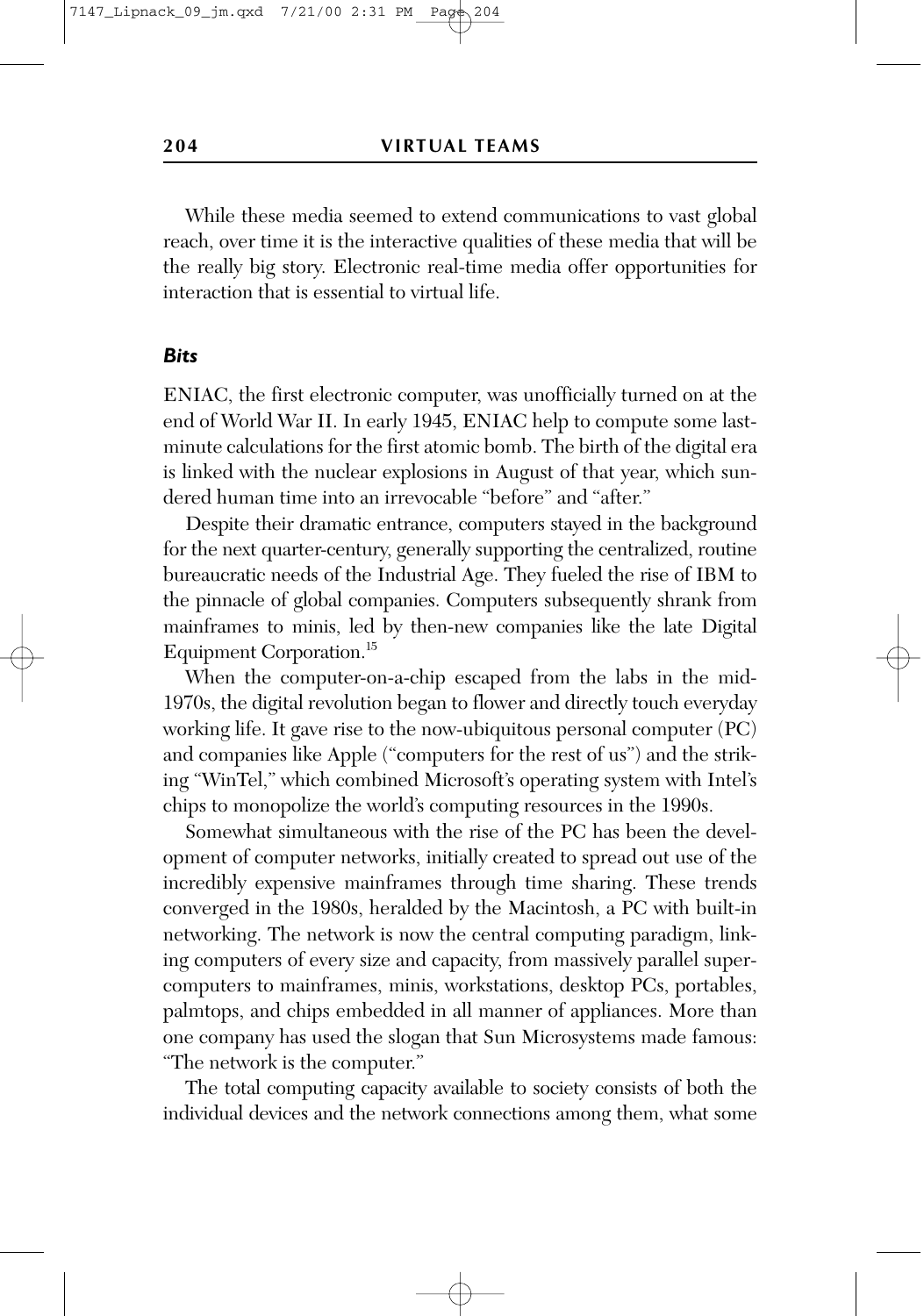call "the matrix."16 This combination has given rise to "computer-mediated communications," in the parlance of early researchers in the field of *digital media.*

Like their analog counterparts, electronic digital media offer an array of one-way options, some (such as digital TV) still relatively new at the start of the millennium. Internet audio and video provide both one-way and twoway capabilities, although bandwidth limits are slowing their growth. The transmission of graphics, audio, and video requires bandwidth that is vastly greater than that needed for transmitting simple (ASCII) text such as e-mail that is almost instantly replicable and can reach millions or a few.

The new media also offer something else: *interactivity.*

*Bits really shine in interactivity, exploding the limits to human organization and allowing a vast expansion in virtual group capability and variety.*

The options of one person communicating with another, of a few communicating with a few, or of many communicating with many others flow almost seamlessly from one digital variety to the next. E-mail ranks with the telephone and face-to-face dialogue as a powerful and pervasive personal medium. Digital technology also allows the point-to-point exchange of files (including digitized print documents) and replicates the telephone system through Internet telephony. Small groups have a growing list of digital media available that allow a few people to communicate with a few others—from same-time online chat and electronic meetings to timedisconnected computer conferencing and topical discussions.

Digital media and especially the ubiquitous Internet represent historically unparalleled expansions of interactive capability. Just what is different?

# *The Digital Difference*

As with every media since writing, digital media support communications across space. Like analog electronic media, digital communication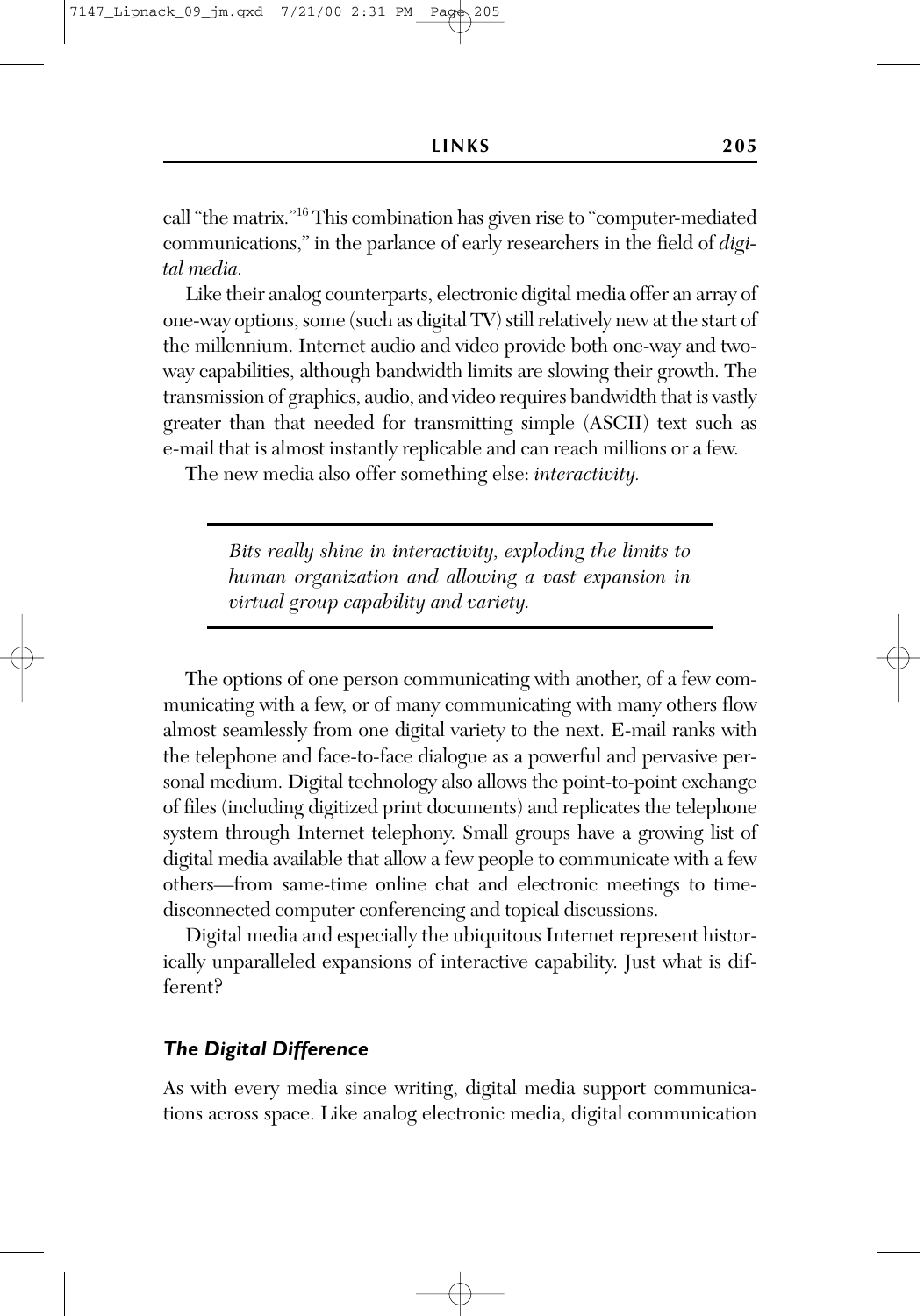may be real-time or time-disconnected; it's effectively unlimited in terms of the numbers of people it can reach.

All computer-based media take full advantage of the speed of light. This is especially true at the nanoscale of the chips themselves, imperceptible to our natural senses. Production and reception speeds are not limited to real time. They may vary enormously according to the type of data being prepared and communicated. A database almost instantly produces information at processor speeds, whereas you type an e-mail note in real time.

The big difference, what makes it so effective for interaction, lies in its vastly increased memory capabilities (see highlights, Figure 9.2). This pertains not simply in storage, which all post-oral media share, but also in memory's other aspects. Recall is integral to digital media. One can peruse vast quantities of information in moments, or even seconds needles picked instantly out of the proverbial haystacks of data. Modification is unlimited; it is easier (and incomparably faster) to turn bits on and off than it is to retype a page. Take a stroll down memory lane to compare the act of editing a document on a computer with retyping pages on a typewriter. (Typewriter? What's that?)

|                                                                | Oral                                 | Written                                    | <b>Printed</b>                              | Analog<br><b>Electronic</b>                  | <b>Digital</b><br><b>Electronic</b>                  |
|----------------------------------------------------------------|--------------------------------------|--------------------------------------------|---------------------------------------------|----------------------------------------------|------------------------------------------------------|
| <b>Interaction</b><br><b>Space</b><br>Time<br><b>Size</b>      | Colocated<br>Synchronous<br>Small    | Distributed<br>Async<br>Small              | Distributed<br>Async<br>Mass                | Distributed<br>Sync/Async<br>Unlimited       | Distributed<br>Sync/Async<br>Unlimited               |
| Speed<br>Produce<br><b>Deliver</b><br>Receive<br><b>Delay</b>  | Speaking<br>Sound<br>Hearing<br>None | Writing<br>Transport<br>Reading<br>Some    | Write+Print<br>Transport<br>Reading<br>Lots | Real-time<br>Electronic<br>Real-time<br>None | Variable<br>Electronic<br>Variable<br>None           |
| Memory<br><b>Store</b><br>Recall<br>Modify<br><b>Reprocess</b> | None<br>None<br>None<br>Separate     | Integral<br>Limited<br>Limited<br>Separate | Integral<br>Limited<br>Limited<br>Separate  | Integral<br>Limited<br>Limited<br>Separate   | Integral<br>Integral<br><b>Unlimited</b><br>Integral |

**Figure 9.2 Media Similarities and Differences**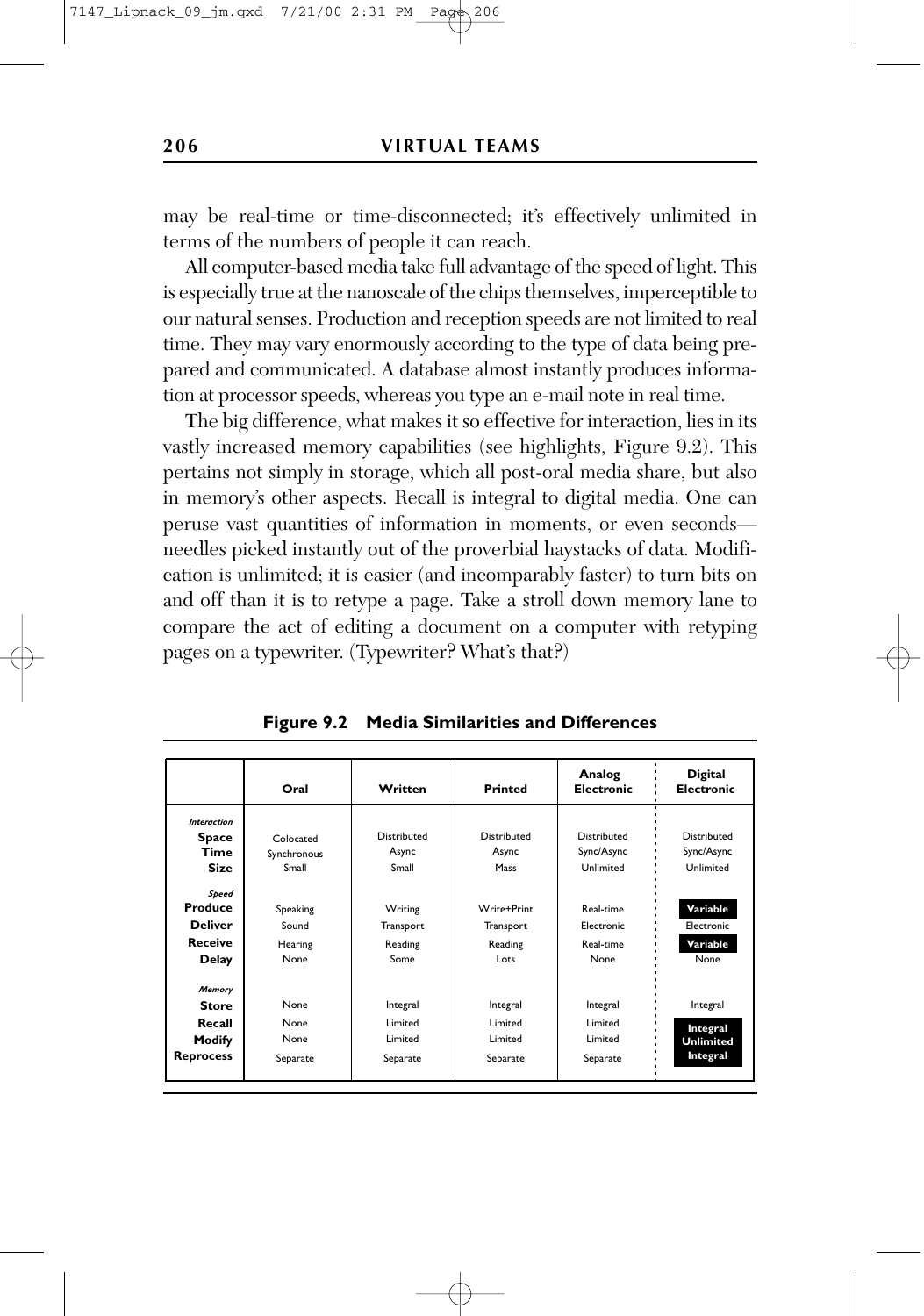*Reprocessing is unique to digital media.*

No medium other than the computer-based one can reprocess its own stored information. Computers can compress, split apart, and recombine information in infinite varieties. The medium itself makes possible computer-enhanced images, data compression, packet switching, language translation, content filtering, and morphing, to name just a few of its capabilities.

It is not just what you can do with the bits that is so exciting, but what you can do with the content itself. Of special interest are the digital connections that can link concepts, data, pictures, diagrams, and all manner of media. We have barely scratched the surface of the cognitive capabilities that digital media offer to virtual teams and the organizational networks they undergird.

The underlined hyper*link* is a brilliant bit of conceptual invention that represents only a wisp of code, yet its use can construct a practically infinite set of interconnections. Each connection on the web is embedded in a potentially meaningful context. It exactly captures those aspects of technology, interaction, and meaning that we seek to convey by using the word *links,* which stands for the multilayered concept of communications.

Digital also connects people interacting in old formats in entirely new ways. Online conversations, meetings, and conferences—real-time and time-disconnected—provide a new array of interactive media. They open abundant possibilities for communication among many senders and receivers—from groups of a few to vast numbers of participants.

The digital medium is the ultimately flexible one. It can take on the shape and contour of any of the others, from a highly centralized mass medium to a completely decentralized interactive one. Most remarkably, it can be all forms at once, available to match the right medium to the right need. For a virtual team that is working anywhere at any time, digital technology dramatically expands its communication bandwidth—professionally, organizationally, educationally, psychologically, personally, intellectually, emotionally, and socially.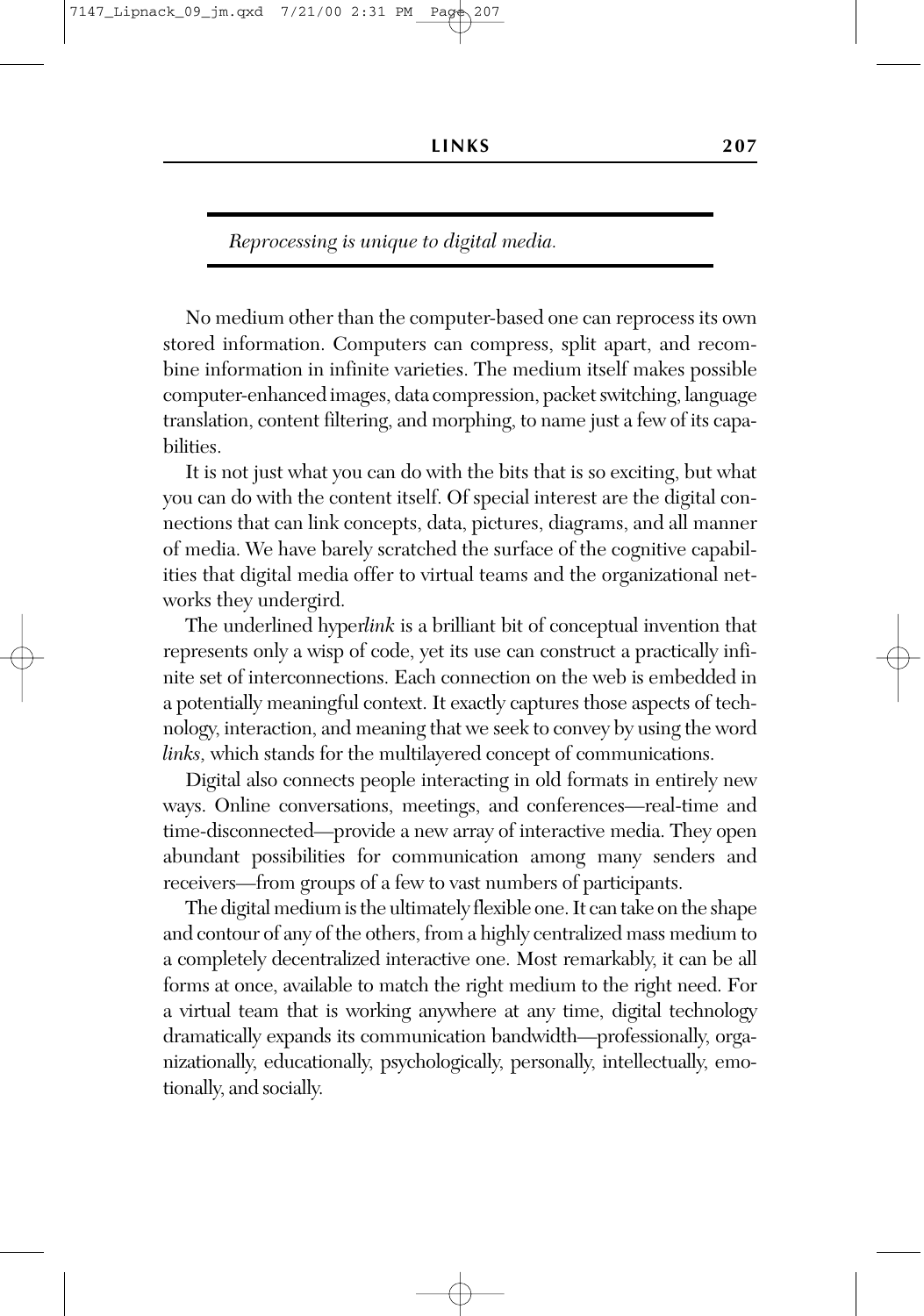# **Communicating**

While communication has been critical to group life since the beginning of human time, today connective technologies are exploding exponentially. They enable small task-oriented groups to perform in extraordinary new ways.

*Communication* has quite a diverse set of dictionary definitions in current usage. Key elements of the future are wrapped up in multiple meanings of the word *communication* that pull in different directions. The word works, however, because there is an essential interdependency among all the different meanings.

A simple example distinguishes the different but interdependent elements of communications. Physical phone connections are passive *media.* Jessica calls Jeff and the phone company records *interaction,* a measurable stream of communication at a particular time from this node to that. What is not recorded is the tangle of *relationships,* the interests and passions of the moment, the trust that threads the notes carried along the wire.

*Links,* the wonderful, vital term riding the global web wave and sweeping through the Information Age, is a short word for communication. At one end are concrete physical media like wires and telephones and even conversational airspace; at the other end are the elusive, mysterious relationships among people.

While "purpose" (see Chapter 6) flows from abstract vision to concrete results, communication links flow in the opposite direction. They move from the potential of actual tangible connections to the obscurities of human bonds. Between physical connections and human relationships lie interactions, the moment-by-moment, blow-by-blow stuff of daily social life (Figure 9.3).

| Media      | <b>Interactions</b> | <b>Relationships</b> |
|------------|---------------------|----------------------|
| Technology |                     | People               |
| Data       | <b>Process</b>      | <b>Patterns</b>      |

**Figure 9.3 Communication Links**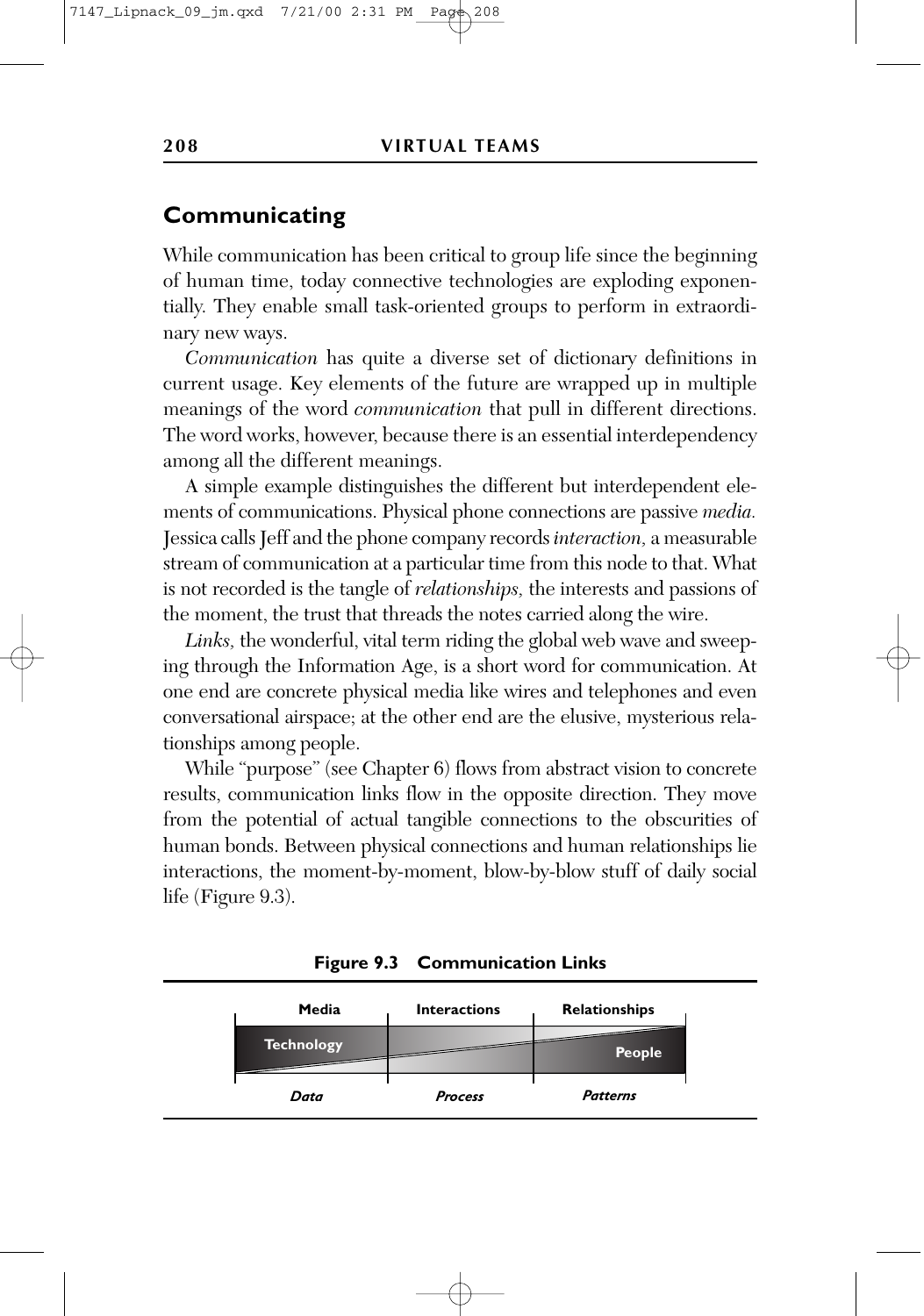*Links are physical media that enable interactions that spawn and maintain relationships.*

# *Many Media*

Physical media provide the communication channels, the means of interaction. Channels exist quite separately from people or what they want to communicate. As technologies, they are passive and offer only the potential for communication, not the act itself. They are necessary, but not sufficient.

Choose the medium appropriate to the need:

- Face-to-face helps build trust.
- Real-time media keep people in sync.
- Asynchronous media create the ability to link over time, the persisting online meeting place.

As for human groups with rhythms and pulses (see Chapter 5, "Time"), we need to connect both in real time and over time. While face-to-face interaction is synchronous, it stands apart from all other modes of communication in the genetic depth of its rootedness in the group psyche.

### *Talking Across Boundaries*

Interactions are all about process. To communicate is to interact; to interact is to communicate. Interactions are not separate from the people involved and how they interpret experience. They are also behaviors that generate public information for observers. Researchers study interactions to understand the dynamics of groups and teams.

The most basic human interaction is dialogue. At a profound level, groups are conversational constructs.<sup>17</sup> Especially at management and executive levels, work life is a series of conversations larded with decisions and strategic direction. Conversation across boundaries is the great challenge of the virtual age.

At a more detailed level of work life, interactions are represented in the tasks that teams undertake and individuals execute. For large, com